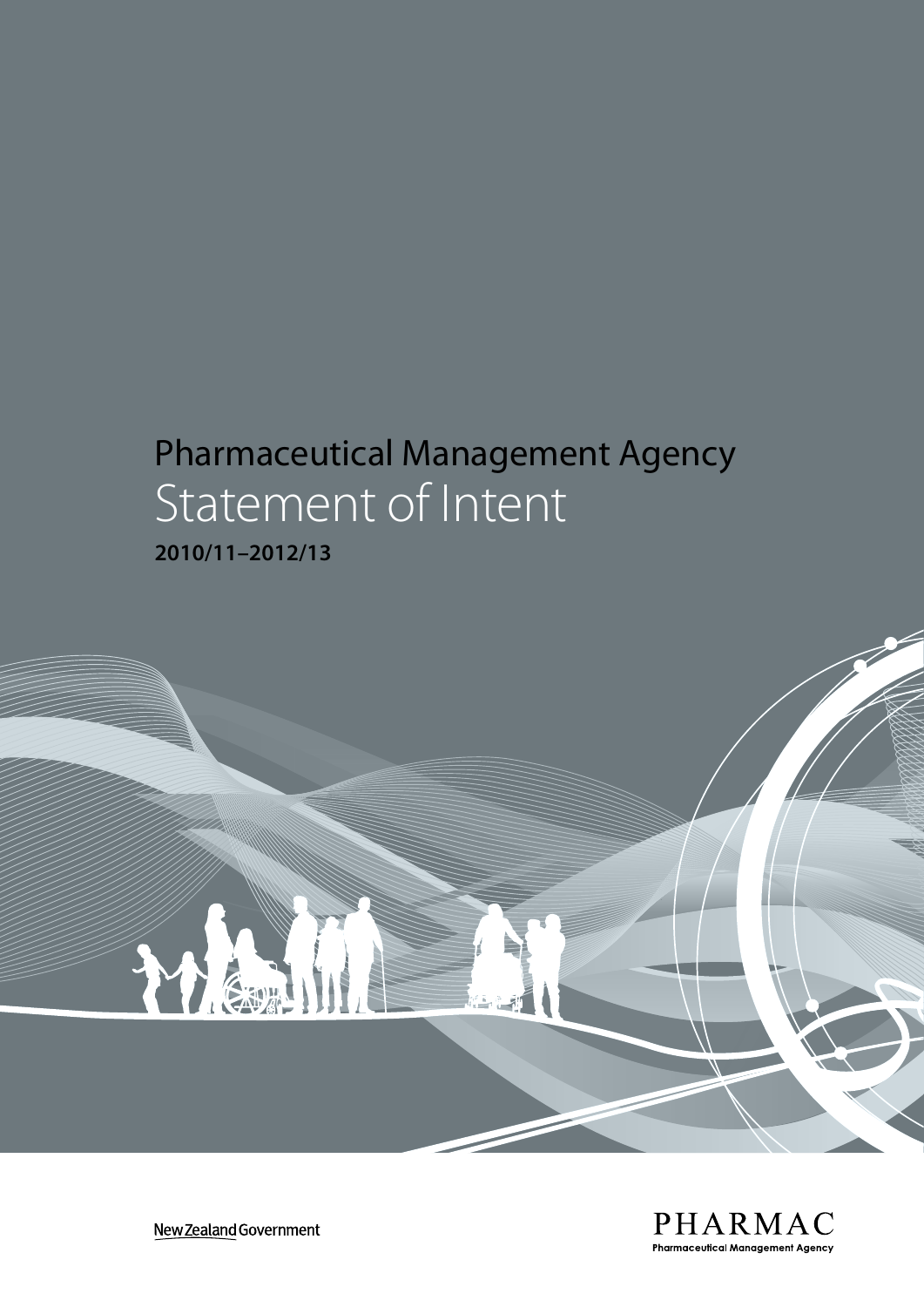### **INTRODUCTION**

PHARMAC is well placed to meet the challenges of the current economic environment. PHARMAC has a strong track record of managing funding within budget and the skills we have used to establish this record will stand us in good stead for future challenges.

The Government has initiated two reviews that may directly impact on PHARMAC – the High Cost Highly Specialised Medicines review and the Ministerial Review Group. We are preparing to adapt and incorporate any changes that emerge from these reviews. This will involve working carefully with key players in the sector, including frontline health professionals, the Ministry of Health and senior District Health Board managers.

Public expectations for access to medicines continue to be high, and the pharmaceutical budget is limited. This can lead to tensions over which medicines are funded. PHARMAC will strive to meet these expectations while meeting its statutory objective to maximise health outcomes from within the available budget.

We are mindful of Government expectations on the public sector, and these expectations are a good fit with PHARMAC's organisational culture. A strong focus on value for money, restraint and sustainability in spending, and a culture that is responsive to the needs of external stakeholders are all central to the way PHARMAC works. We have carefully reprioritised our spending on operational activities to ensure we continue to meet expectations, and have reduced our activities, particularly in the area `influencing access to medicines'.

Nº Luisar

**Stuart McLauchlan Communist Communist Communist Communist Communist Communist Communist Communist Communist Communist Communist Communist Communist Communist Communist Communist Communist Communist Communist Communist Com** Deputy Chair **Board Member** Board Member

25 June 2010 25 June 2010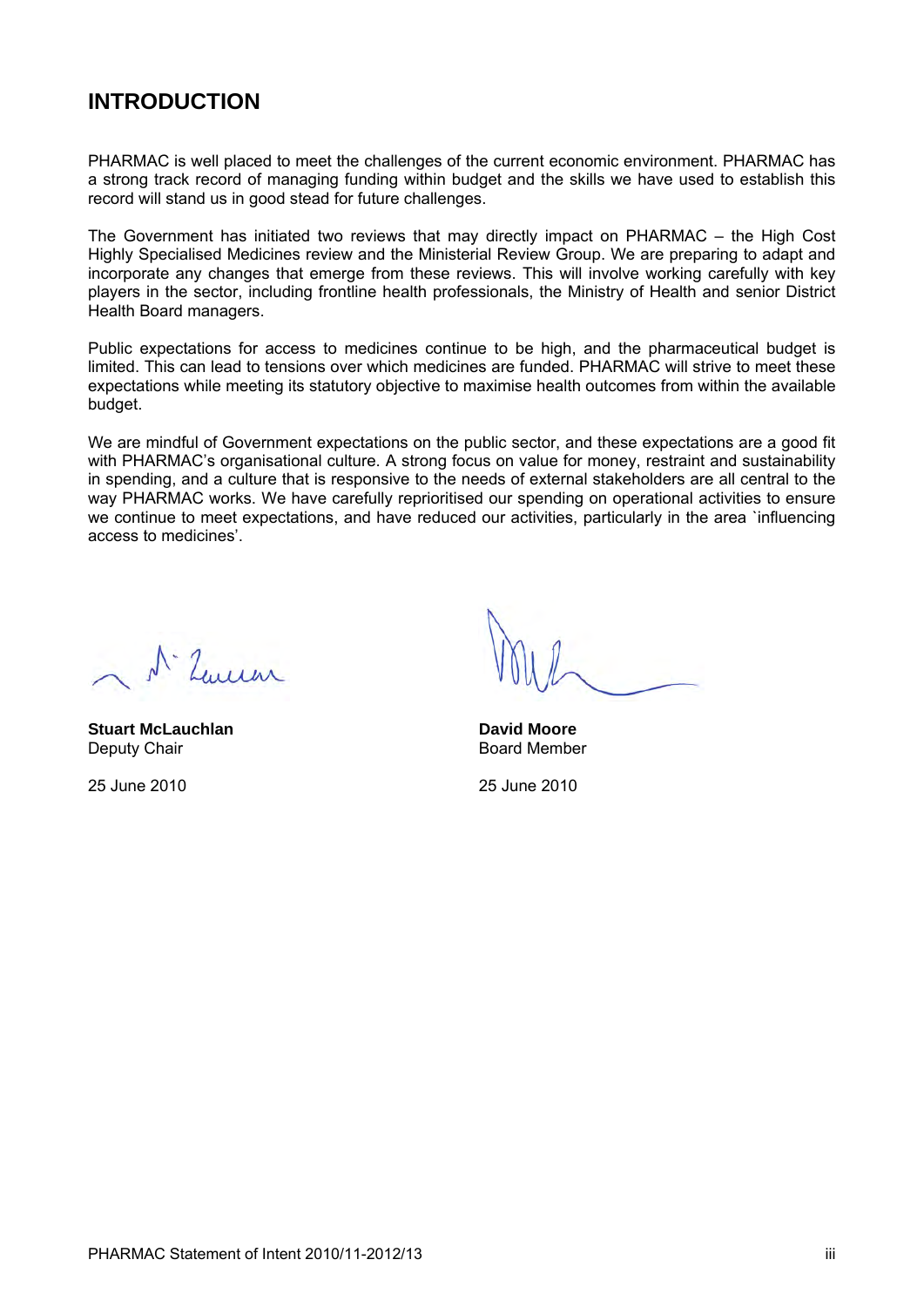# **TABLE OF CONTENTS**

| How our work helps patients get their medicines in the community |  |
|------------------------------------------------------------------|--|
|                                                                  |  |
|                                                                  |  |
|                                                                  |  |
|                                                                  |  |
|                                                                  |  |
|                                                                  |  |
|                                                                  |  |
|                                                                  |  |
|                                                                  |  |
| 1.                                                               |  |
| 2.                                                               |  |
| 3.                                                               |  |
|                                                                  |  |
|                                                                  |  |
|                                                                  |  |
|                                                                  |  |
|                                                                  |  |
|                                                                  |  |
|                                                                  |  |
|                                                                  |  |
|                                                                  |  |
|                                                                  |  |
|                                                                  |  |
|                                                                  |  |
|                                                                  |  |
|                                                                  |  |
|                                                                  |  |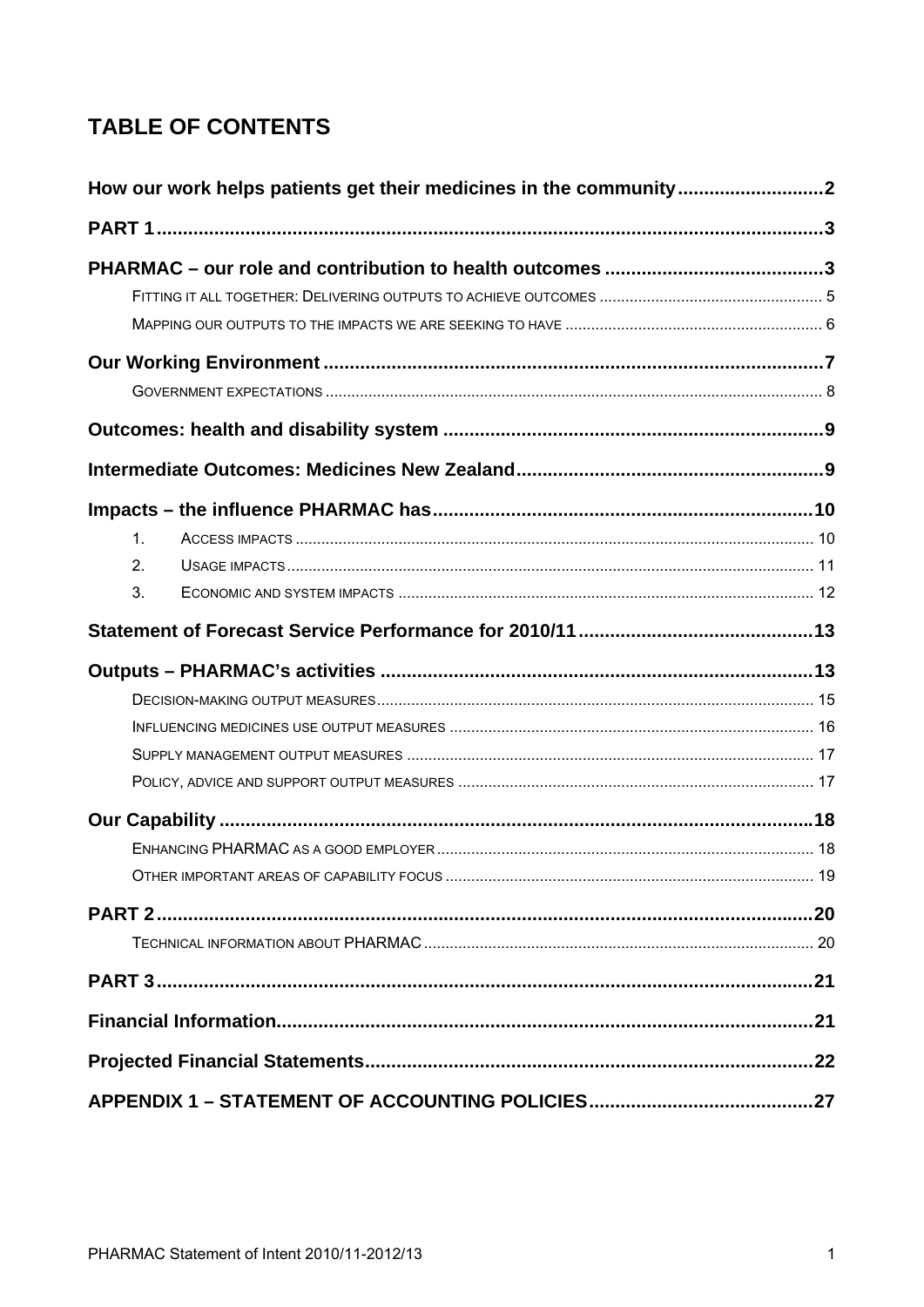### **How our work helps patients get their medicines in the community**

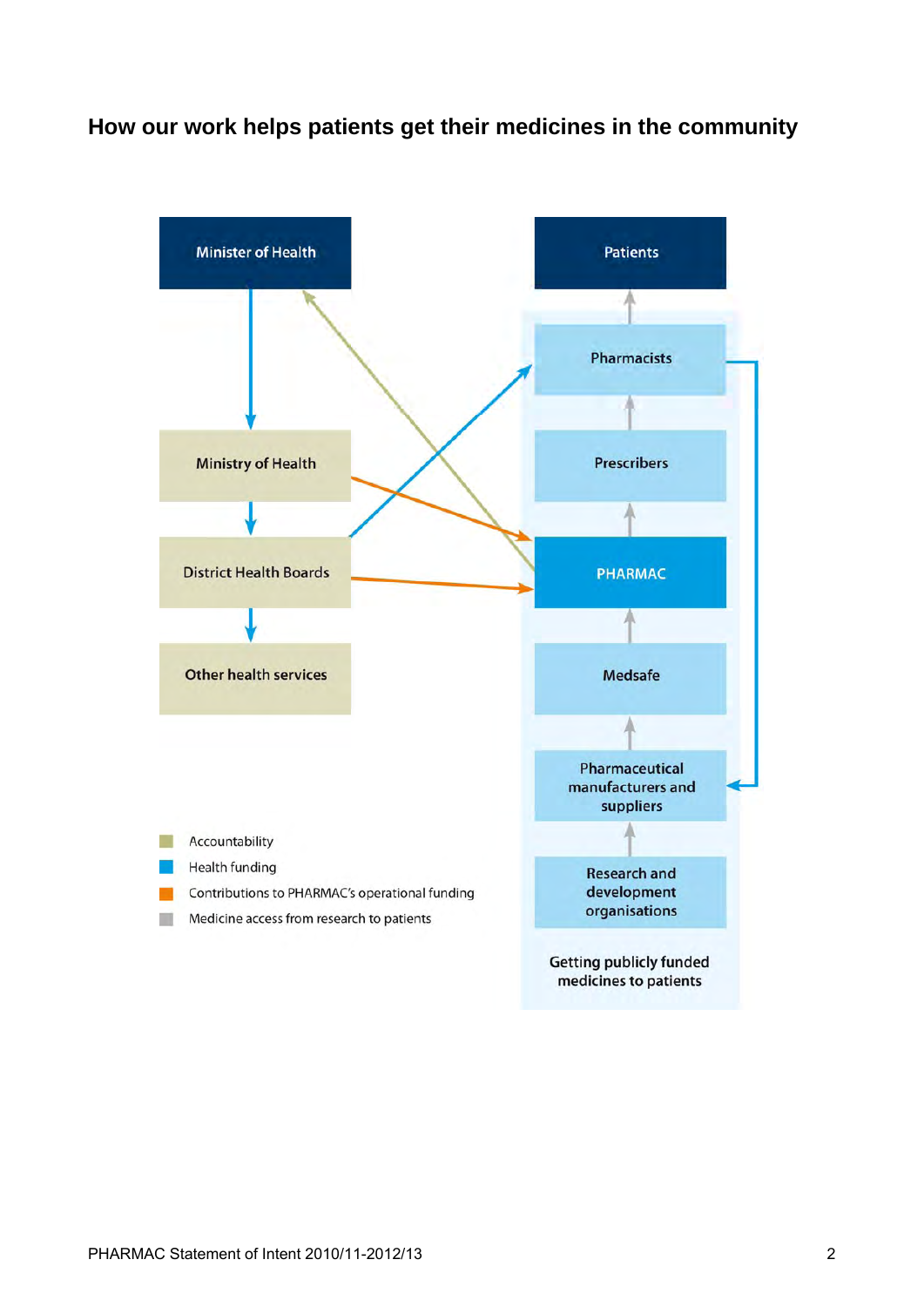### **PART 1**

### **PHARMAC – our role and contribution to health outcomes**

PHARMAC is the New Zealand government agency that makes decisions, on behalf of District Health Boards (DHBs), on which medicines are publicly funded in New Zealand and to what level. The core of PHARMAC's role is decision-making. When making its decisions PHARMAC is informed by robust processes involving consultation, advisory groups, assessment and analysis. PHARMAC's decisions are far-reaching; they affect the lives of almost every New Zealander in terms of their access to medicines, whether through medicines listed on the Schedule or special access to medicines for individuals experiencing exceptional circumstances. As such, these decisions attract high degrees of public and clinical scrutiny. Making robust, evidence-based decisions within a capped budget is central to PHARMAC's processes. High quality decision-making is essential and PHARMAC's processes have been frequently tested in both the Courts, via judicial review, and by the Ombudsman, via investigations of complaints. PHARMAC has used the outcomes of these reviews and investigations to continually improve its processes.

PHARMAC's main roles include:

- managing the approx \$700m Community Pharmaceutical Budget;
- determining the Pharmaceutical Schedule (the list of Government-funded medicines prescribed and dispensed in the community and the list of pharmaceutical cancer treatments);
- managing Exceptional Circumstance schemes (medicines funding for people with unusual conditions) and other special access programmes;
- promoting the best possible (or 'optimal') use of medicines;
- managing national contracts for some medicines and related products used in public hospitals; and
- engaging in research, policy work and support to others in the health sector.

PHARMAC is guided by relevant legislation (including the Public Health and Disability Act and the Crown Entities Act), and current Government expectations, as outlined in relevant Letters of Expectations.

PHARMAC contributes to the Government's goal of a growing, sustainable economy through being part of the New Zealand health and disability system. We contribute to system outcomes of 'supporting New Zealand's economic growth' and 'longer, healthier and more independent lives for New Zealanders' primarily through our contribution to the outcomes defined in *Medicines New Zealand* – the strategy for the medicines system.

Our work creates impacts (or intermediate outcomes) that contribute to the *Medicines New Zealand* outcomes. We have defined these impacts as:

- Access impacts our influence over people's ability to obtain medicines;
- Usage impacts how people use medicines; and
- Economic and System impacts helping the health system work more effectively, and improving value for money

These impacts are made possible through the day to day work we do  $-$  our outputs  $-$  which are grouped under the following four categories (Output Classes):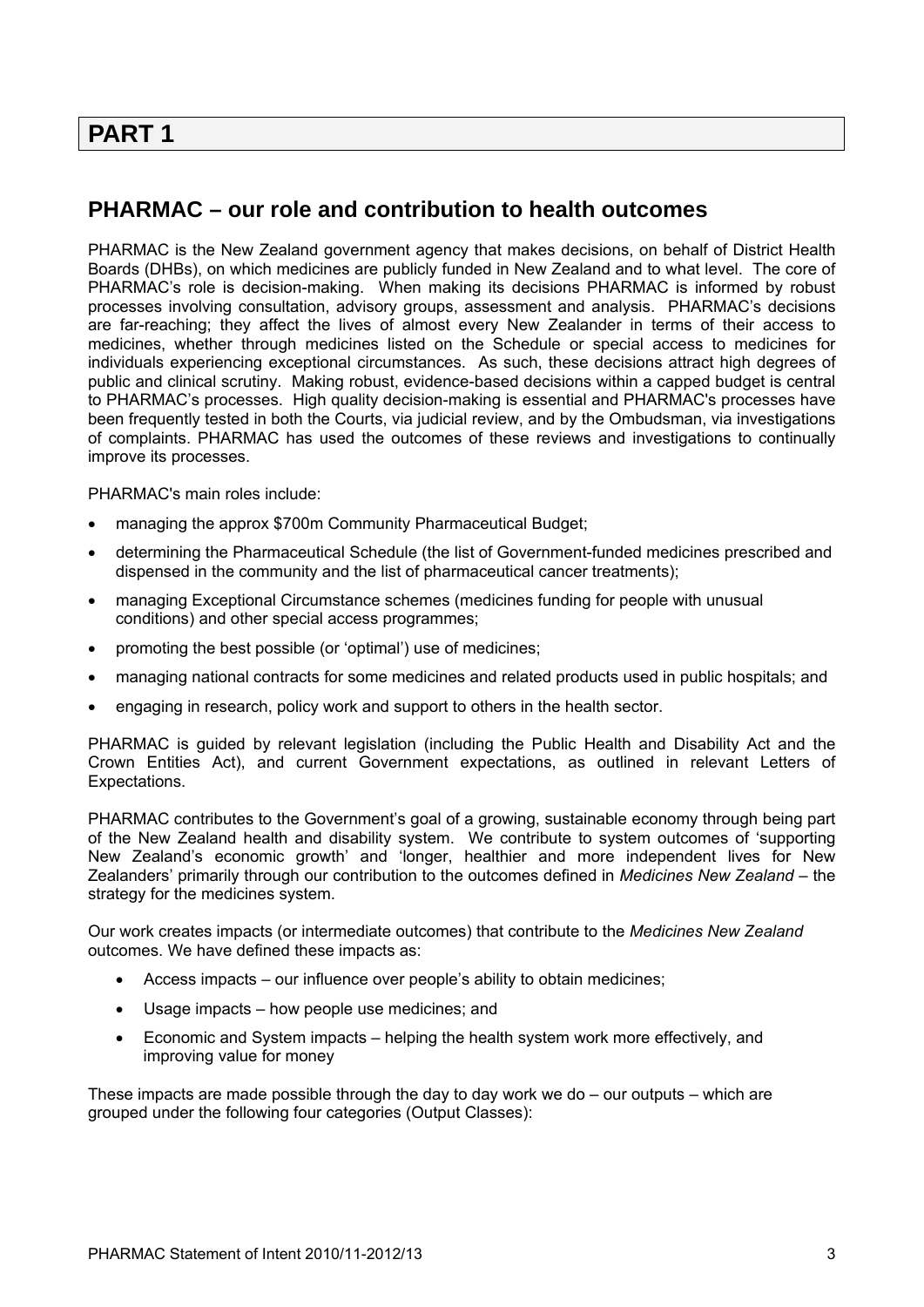|    | <b>Output class</b>           | <b>Description</b>                                                                            | <b>Outputs</b>                                                                                                                                                                                                                                |
|----|-------------------------------|-----------------------------------------------------------------------------------------------|-----------------------------------------------------------------------------------------------------------------------------------------------------------------------------------------------------------------------------------------------|
|    | Decision-making               | Work that leads to new medicines being<br>funded and money being saved on older<br>medicines. | 1.1. Community Pharmaceutical Schedule<br>1.2. Pharmaceutical Cancer Treatments<br>1.3. Hospital Schedule<br>1.4. Special access panels<br>1.5. Exceptional Circumstances Schemes<br><b>Schedule Rules</b><br>1.6.<br>Medical devices<br>1.7. |
| 2. | Influencing medicines<br>use  | Promoting the optimal use of medicines and<br>ensuring decisions are understood.              | Explaining decisions/ sharing<br>2.1.<br>information<br>2.2. Population Health Programmes                                                                                                                                                     |
| 3. | Supply management             | Ensuring the medicines that are funded are<br>available for patients when they need them.     | 3.1.<br>Contract management<br>3.2. Supply vigilance<br>3.3. Direct distribution                                                                                                                                                              |
| 4. | Policy, advice and<br>support | Assisting the cohesiveness of the broader<br>health sector.                                   | 4.1. Advice and support services to the<br>health sector<br>4.2. Policy advice                                                                                                                                                                |

We require resources as inputs to enable us to deliver the outputs. These include an appropriate level of funding, which we receive from the Ministry of Health and District Health Boards, high-calibre staff, office space and access to information.

#### **Changes to Outputs**

We have further reviewed our operations in light of current economic conditions and Government expectations, and identified efficiencies to make further savings. This includes reducing our printing costs (in part by moving to electronic distribution of the Pharmaceutical Schedule), and reducing our internal spending on items such as travel, staff training and other costs.

As a result of Government reviews, we are prepared to undertake functions additional to our core roles, which fit with PHARMAC's areas of expertise. If this were required, the quantity and mix of outputs would also change slightly from previous years.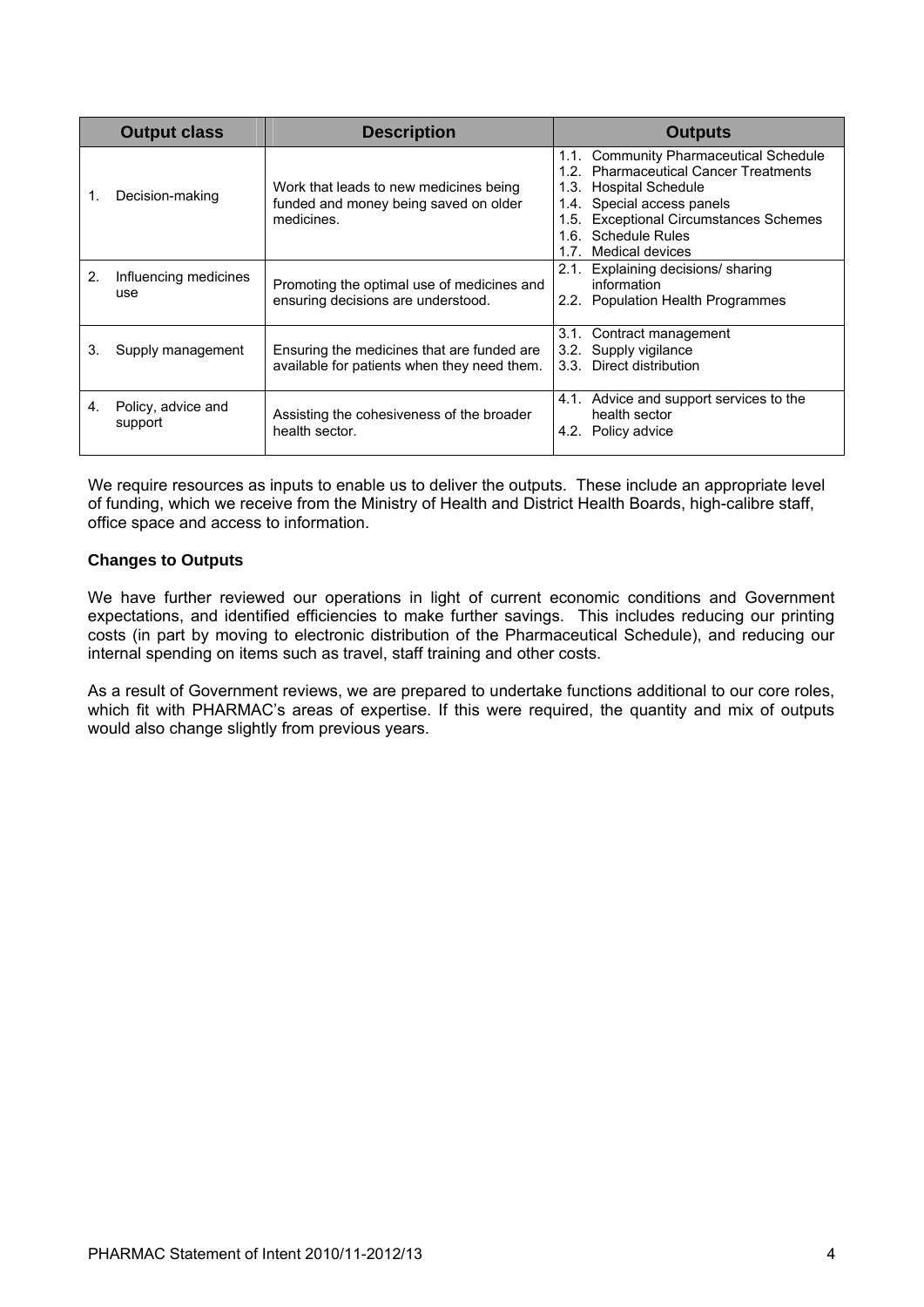### **Fitting it all together: Delivering outputs to achieve outcomes**

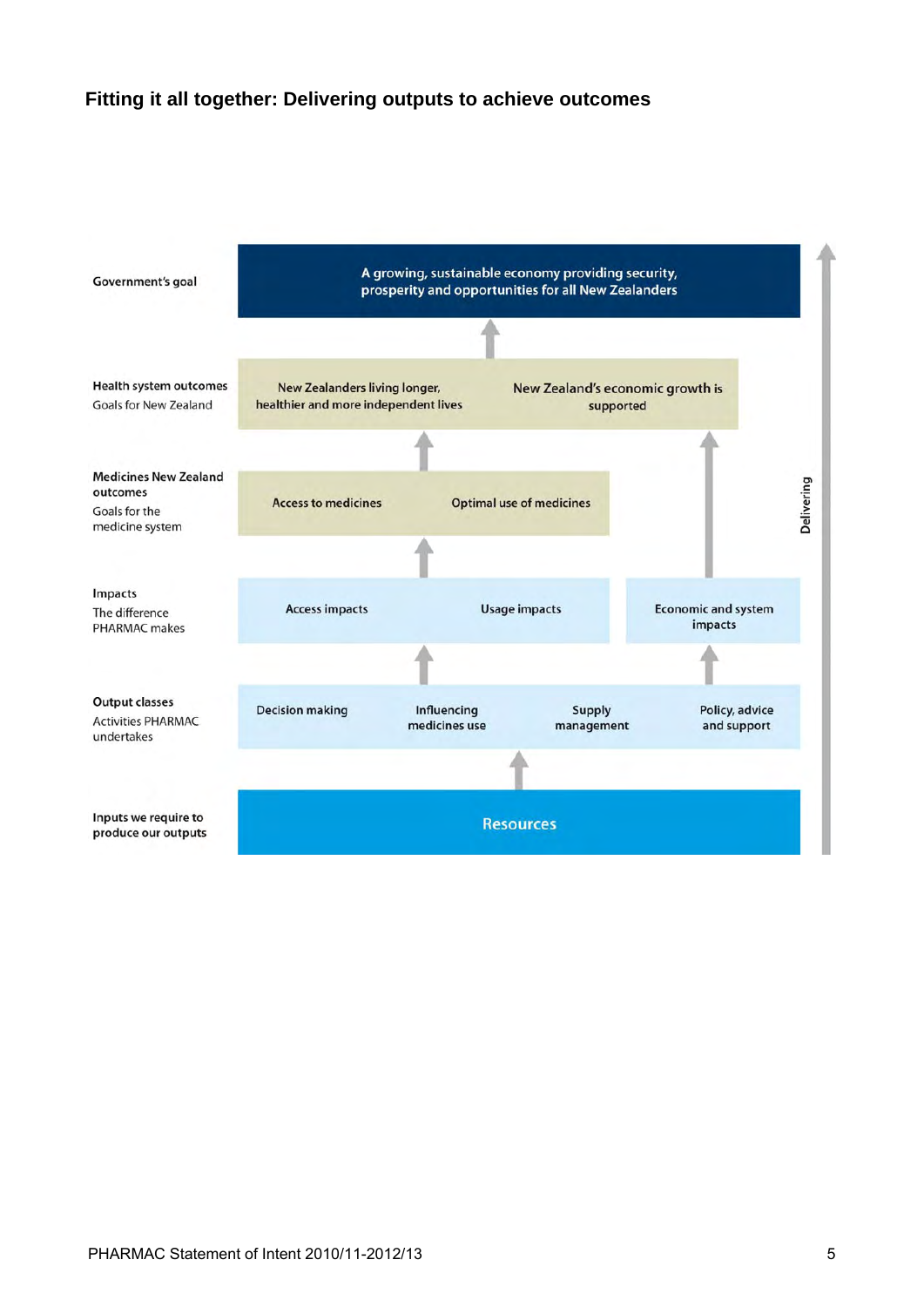### **Mapping our outputs to the impacts we are seeking to have**

| <b>Outputs</b>                                       | <b>Access</b><br>impacts | <b>Usage</b><br>impacts | <b>Economic and</b><br>system impacts |
|------------------------------------------------------|--------------------------|-------------------------|---------------------------------------|
| 1.0 Decision-making                                  |                          |                         |                                       |
| 1.1 Community Pharmaceutical Schedule                | ✓                        |                         |                                       |
| 1.2 Pharmaceutical Cancer Treatments                 |                          |                         |                                       |
| 1.3 Hospital Schedule                                |                          |                         |                                       |
| 1.4 Special Access Panels                            |                          | ✓                       |                                       |
| 1.5 Exceptional Circumstances Schemes                | ✓                        | ✓                       |                                       |
| 1.6 Schedule Rules                                   |                          |                         |                                       |
| 1.7 Medical devices                                  |                          |                         |                                       |
| 2.0 Influencing medicines use                        |                          |                         |                                       |
| 2.1 Explaining decisions/ sharing information        | ✓                        | ✓                       |                                       |
| 2.2 Population Health Programmes                     |                          |                         |                                       |
| 3.0 Supply management                                |                          |                         |                                       |
| 3.1 Contract management                              |                          |                         |                                       |
| 3.2 Supply vigilance                                 |                          |                         |                                       |
| 3.3 Direct distribution                              |                          | ✓                       |                                       |
| 4.0 Policy, advice and support                       |                          |                         |                                       |
| 4.1 Advice and support services to the health sector |                          |                         | ✓                                     |
| 4.2 Policy advice                                    |                          |                         |                                       |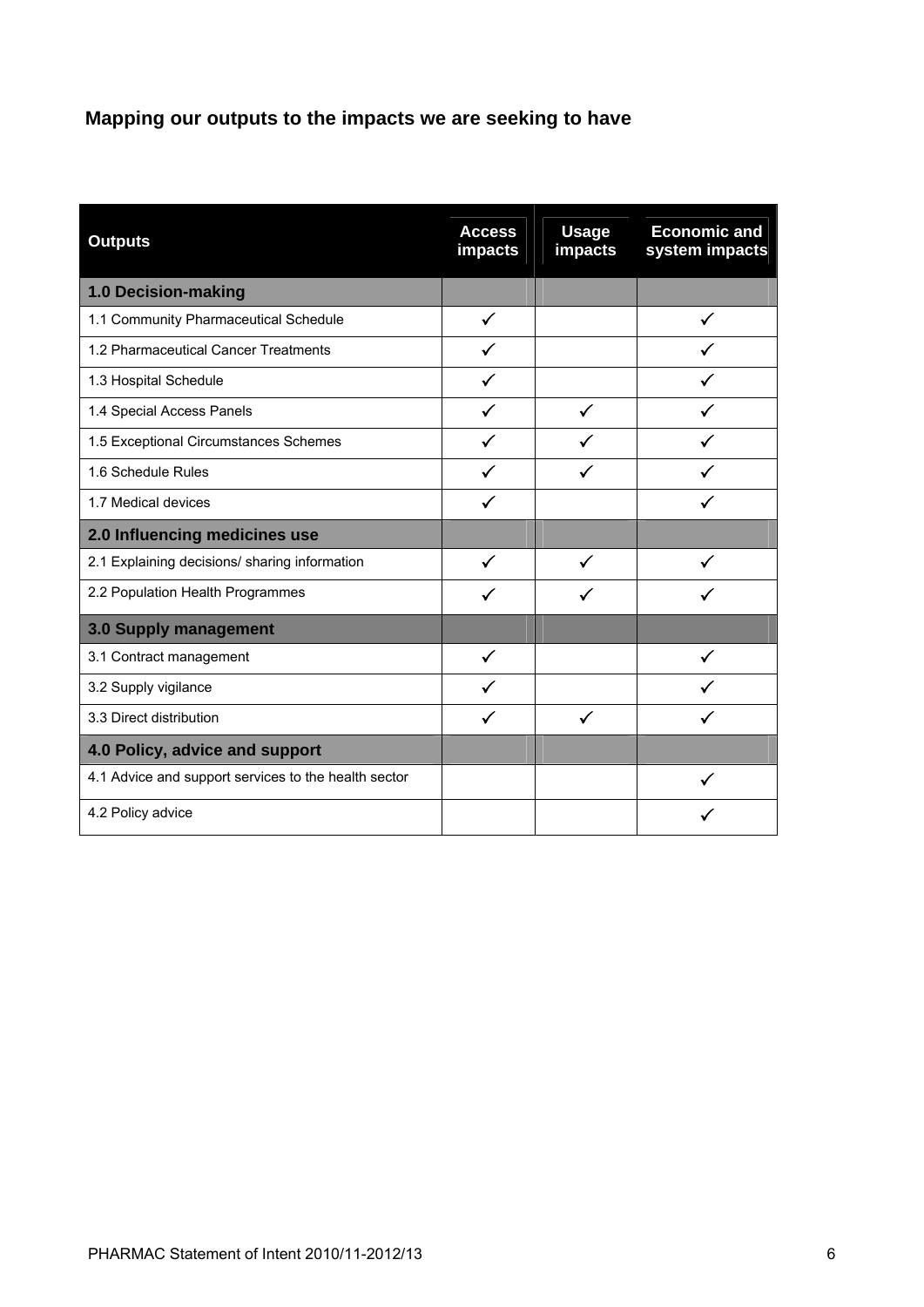### **Our Working Environment**

PHARMAC works within a funding environment that is dynamic and challenging. Funds available for pharmaceuticals are limited – yet there are ongoing demands on funding that require choices to be made for how funding is allocated. PHARMAC's role in making those choices can lead to disagreements. Some of the factors affecting our work, and our view on them, are outlined below.

- *Challenging economic conditions*  Like most organisations, we are affected by prevailing economic conditions. With tight economic conditions comes an increased public focus on getting value for money, and spending government funding carefully. This applies both to our management of the pharmaceutical budget, and what we spend to run PHARMAC as an organisation.
- *Changing health system environment*  The Government has commenced reviews of how the health system operates, and these will have an impact on PHARMAC. The reviews have led to the creation of the National Health Board and the Shared Services Establishment Board, with which PHARMAC will need to interact. PHARMAC may be asked to play a wider role in helping DHBs manage funding. Additional work arising from any wider role undertaken by PHARMAC will need to be carefully prioritised and managed to enable PHARMAC to continue to meet expectations from within its operating budget.
- *Tensions arising from funding choices*  Every decision to fund one medicine means another may not be funded, no matter how big the budget is. In that context, all New Zealanders have an interest in ensuring our decisions are robust. However, there are often tensions about what choices to make. Making difficult choices is a fundamental part of our job, and those choices can please some but disappoint others. We don't always expect people to agree with our decisions. However, we always want to ensure our decisions are fully informed and, once made, well explained.
- *High public expectations of access to medicines*  Most people accept the need for us to make funding choices, as there are always more choices of medicines to publicly fund than resources available to fund them. But that perspective can change if people personally face illhealth and a medicine is not funded. The internet has also made finding information about new medicines easier, sometimes before products are even for sale in New Zealand. This heightens expectations for the medicines system to move faster. While this pressure can be positive, it needs to be balanced against the fact that fast decisions are not always good ones and not all new medicines live up to their marketing. We need to examine carefully claims made about new medicines.
- *Working with others* We must work effectively with a range of people and organisations, including patients and consumers; health professionals; Medsafe (the government body that registers medicines); the Centre for Adverse Reactions Monitoring; pharmaceutical companies; DHBs; the Ministry of Health and other government agencies; and Minister of Health and Associate Ministers; and Members of Parliament. In addition, to support implementation of the PHARMAC Māori Responsiveness Strategy, PHARMAC works closely with a wide range of key Māori stakeholders. Many stakeholders have representative groups (e.g. NZ Medical Association, the Pharmaceutical Society, and the Researched Medicines Association) who we also work with.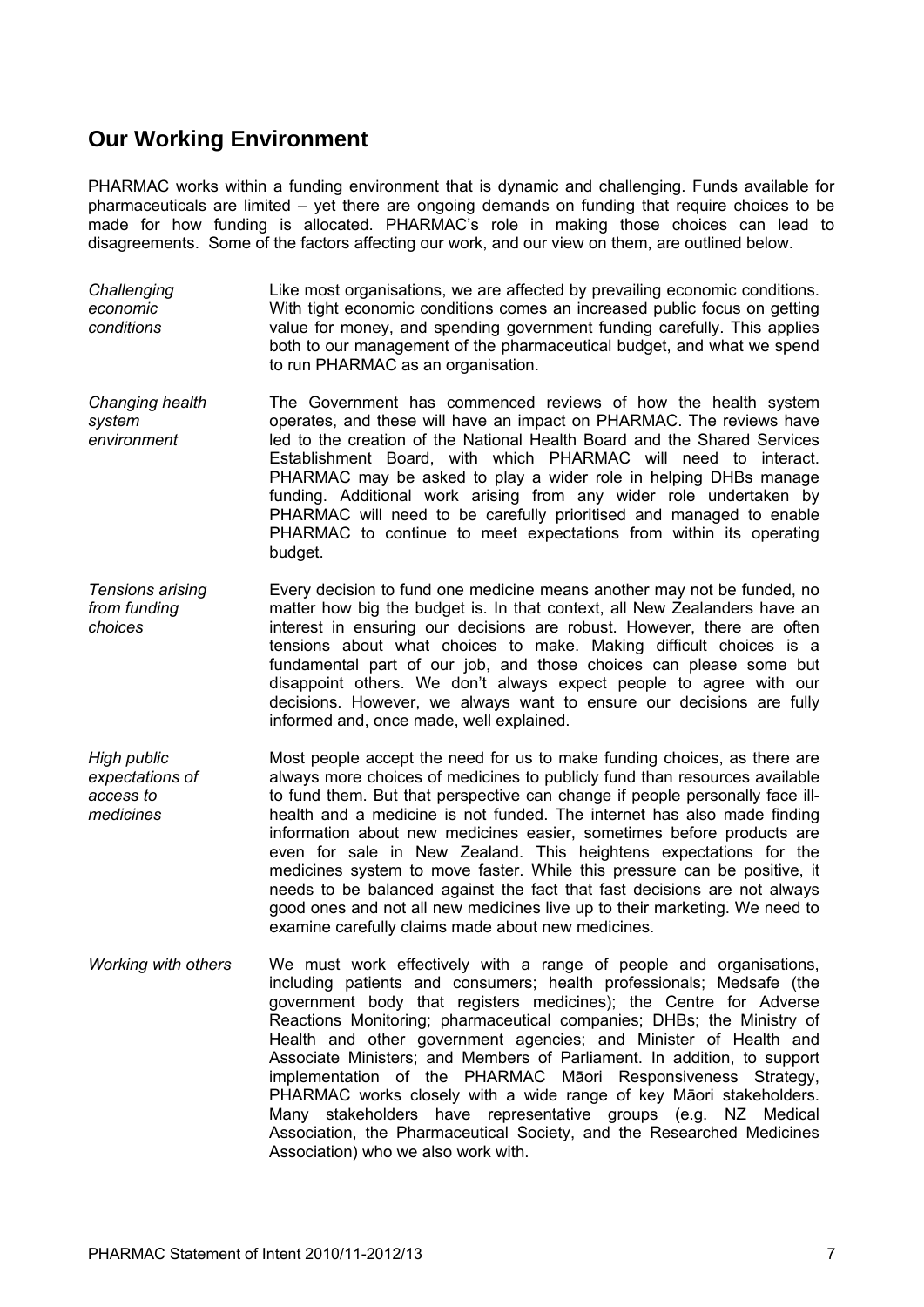| Changing industry<br>activity and trends         | Internationally, pharmaceutical companies have gone through a period of<br>mergers and acquisitions to maintain critical mass and access to high-<br>revenue products. Some companies are also expanding their reach into<br>generic medicines markets, as so-called "blockbuster medicines" (large<br>market, high revenue products) come off patent. In addition, the price of<br>new pharmaceuticals continues to be high, particularly the new-generation<br>biologics and medicines for small patient populations.                      |
|--------------------------------------------------|----------------------------------------------------------------------------------------------------------------------------------------------------------------------------------------------------------------------------------------------------------------------------------------------------------------------------------------------------------------------------------------------------------------------------------------------------------------------------------------------------------------------------------------------|
| <b>Ensuring the overall</b><br>system works well | As PHARMAC is only one part of the medicines system, the work we do is<br>very dependent on the work of others in the system, from good quality<br>medicines being produced and supplied from pharmaceutical companies; to<br>robust safety and efficacy assessments of Medsafe; through to optimal<br>prescribing decisions by doctors, dispensing services by pharmacists, and<br>appropriate use by patients. We need to work effectively with, and think<br>about the implications of our work for, other parts of the medicines system. |

#### **Government expectations**

The Government's general expectations of the public sector have been outlined in letters of expectations. Our performance and aims for the period of this SOI are guided by the Government's Enduring Letter of Expectations issued December 2008, and the Minister of Health's letter of expectations to PHARMAC, January 2010. Expectations include a continued focus on value for money, setting realistic pay and working conditions, being financially sustainable, and having a 'no surprises' approach to our communications with the Minister. Within the Government's aim of providing 'better access to medicines, sooner' – and in addition to the aims of *Medicines New Zealand* – the Minister has informed PHARMAC of these expectations as a priority.<sup>1</sup> Key expectations, and Output Classes related to each expectation, are outlined below.

| <b>Expectation</b>                                                                                                                                                                         | <b>Relevant output class</b>                  |
|--------------------------------------------------------------------------------------------------------------------------------------------------------------------------------------------|-----------------------------------------------|
| Achieve better access to medicines, which will include continuing<br>to work with the Minister and key stakeholders around improving<br>access to high cost, highly specialised medicines. | Output Class 1 - Decision-making              |
| Ensure stakeholders, including clinicians and consumers, have<br>the opportunity to provide perspectives that will contribute to<br>PHARMAC's decision-making processes.                   | Output Class 2 – Influencing Medicines<br>Use |
| Manage brand switches and high profile funding decisions in a<br>way which enhances the confidence of consumers and clinicians.                                                            | Output Class 2 – Influencing Medicines<br>Use |
| Handle communications proactively and improve the way<br>PHARMAC engages with the public and key stakeholders, in<br>order to build public confidence.                                     | Output Class 2 – Influencing Medicines<br>Use |

 $\overline{a}$ 

<sup>&</sup>lt;sup>1</sup> The Minister has set out the expectations of the Crown as owner of PHARMAC by way of a Letter of Expectations. This Statement of Intent is consistent with those expectations. However, to the extent of any inconsistency, the terms of the Minister's Expectations override this Statement of Intent.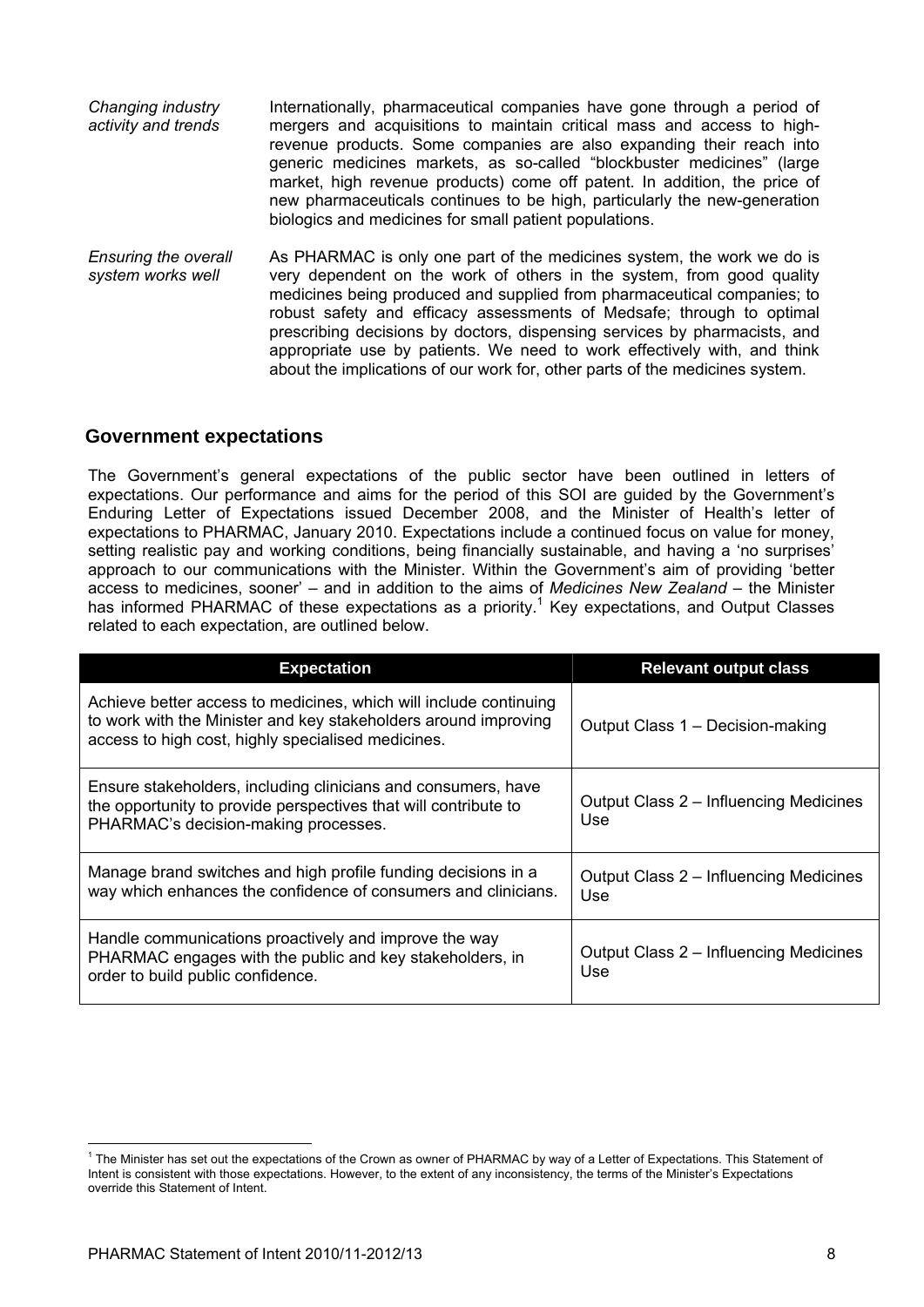| Act on any accepted recommendations of the High Cost<br>Medicines Panel.                                                                                   | Output Class 1 - Decision-making<br>Output Class 3 - Supply Management<br>Output Class 4 – Policy Advice and<br>Support |
|------------------------------------------------------------------------------------------------------------------------------------------------------------|-------------------------------------------------------------------------------------------------------------------------|
| Work with the Ministry of Health and others to give effect to any<br>relevant Cabinet decisions which relate to expanding<br>PHARMAC's role in the sector. | Output Class 4 – Policy Advice and<br>Support                                                                           |

### **Outcomes: health and disability system**

PHARMAC is one of many Government agencies that influence the health of New Zealanders. Our roles in funding medicines, procurement for DHBs and promoting the optimal use of medicines influence health and disability system outcomes both directly and indirectly. These outcomes are:

| <b>Health and Disability System Outcome</b>                            | <b>Relevant output class</b>                  |
|------------------------------------------------------------------------|-----------------------------------------------|
|                                                                        | Output Class 1 - Decision-making              |
| New Zealanders living longer, healthier and more independent<br>lives. | Output Class 2 – Influencing Medicines<br>Use |
|                                                                        | Output Class 3 - Supply Management            |
|                                                                        | Output Class 4 – Policy Advice and<br>Support |
|                                                                        | Output Class 1 - Decision-making              |
| New Zealand's economic growth is supported.                            | Output Class 4 – Policy Advice and            |
|                                                                        | Support                                       |

### **Intermediate Outcomes: Medicines New Zealand**

As a medicine funder, PHARMAC also plays a role within a subset of the health system, which is defined as the New Zealand Medicines System. Our effectiveness depends significantly on the work of others. We need pharmaceutical companies to supply effective products; Medsafe to approve medicines for use; and we rely on optimal prescribing decisions, dispensing services and consumer use to get the best health outcomes from medicines.

*Medicines New Zealand* defines three main outcomes for the medicine system, and we contribute to the first two through our output activities:

- Access: New Zealanders have access to the medicines they need, including equity of access to medicines;
- Optimal Use: medicines are used to their best effect; and
- Quality medicines that are safe and effective.

The third of these outcomes is largely the responsibility of Medsafe, so is not included in the diagram on Page 5.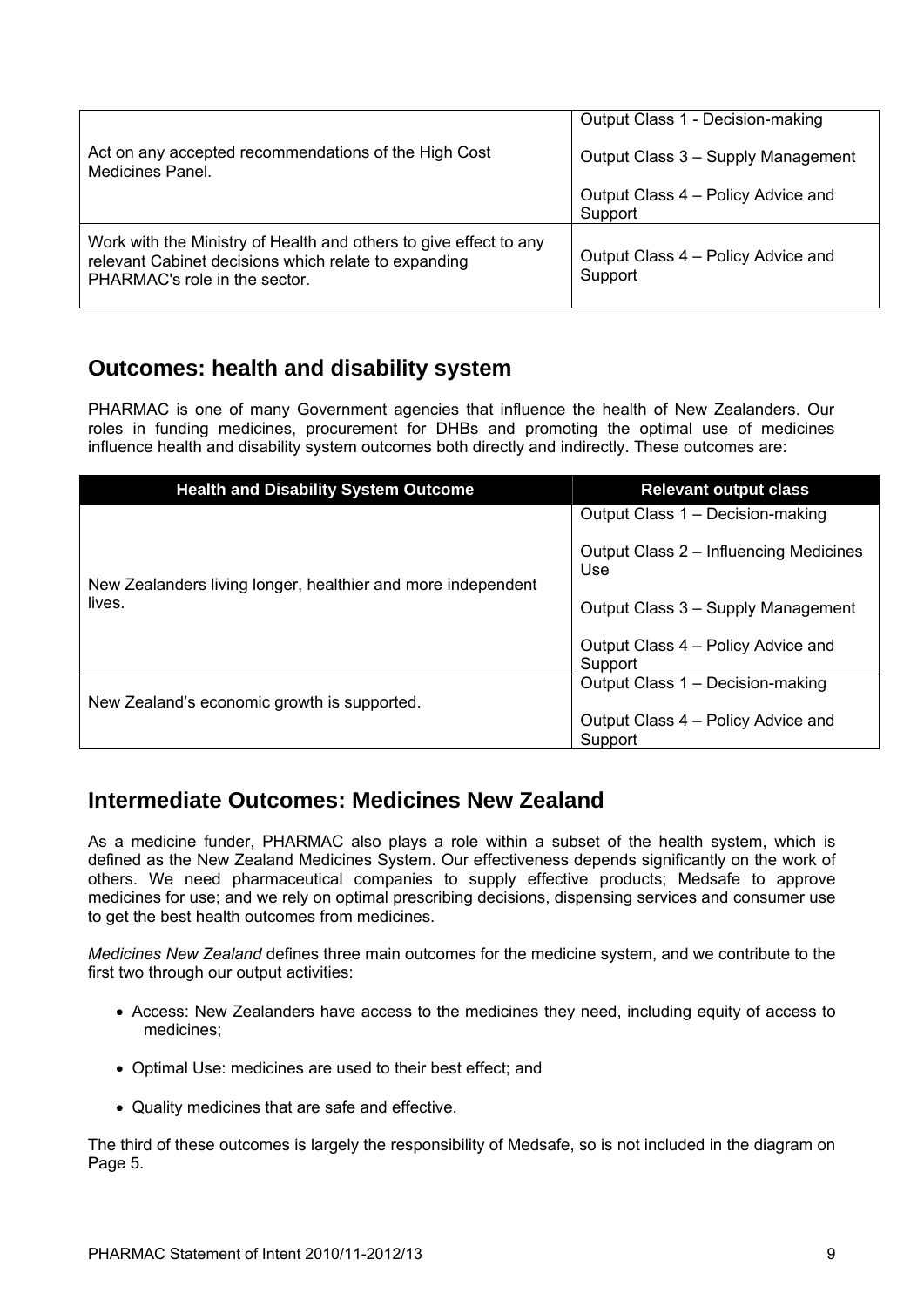| <b>Intermediate Outcome</b>                                       | <b>Relevant output class</b>                  |
|-------------------------------------------------------------------|-----------------------------------------------|
| Access: New Zealanders have access to the medicines they<br>need. | Output Class 1 - Decision-making              |
| Optimal Use: medicines are used to their best effect.             | Output Class 2 - Influencing Medicines<br>Use |

### **Impacts – the influence PHARMAC has**

PHARMAC's work directly affects the lives of New Zealanders, many of whom rely on medicines to go about their daily lives. We also support others within the health sector to be well-informed about evidence-based medicines and we provide assistance to DHBs to achieve greater value for money in other procurement initiatives. These are the long-term impacts PHARMAC is working to achieve.

PHARMAC manages the community pharmaceutical budget – a notional supply of money set aside by DHBs to pay for medicines dispensed in community pharmacies. PHARMAC must manage spending within the budget provided. We seek to have the impacts outlined below from within this resourceconstrained context.

#### *Measuring our impact – the QALY*

PHARMAC measures the impact of its decisions using QALYs (quality-adjusted life years). This is an international standard measure that takes into account the impact a pharmaceutical or other medical intervention has on quality and quantity of life.

For example, a person who regularly takes their asthma preventer inhaler as directed not only reduces their chance of premature death, they also may be more able to go about daily tasks such as walking the children to school, doing the housework or even being able to return to work. Such factors are all taken into account in the QALY measure.

#### **1. Access impacts**

*This is the influence PHARMAC has over people's ability to have affordable and timely access to medicines.* 

#### *How we influence access to medicines*

PHARMAC's decisions to subsidise medicines mean they are affordable for people. And our work in managing contracts and keeping watch on the pharmaceutical supply chain helps ensure medicines are available when people need them. Sometimes when a medicine is funded it is subject to subsidy rules. While these may be seen as an administrative hurdle for clinicians, they do help ensure medicines are targeted to people who most need them. This helps to ensure funded medicines are used costeffectively.

Information and health education programmes aim to improve people's knowledge of how to obtain funded medicines.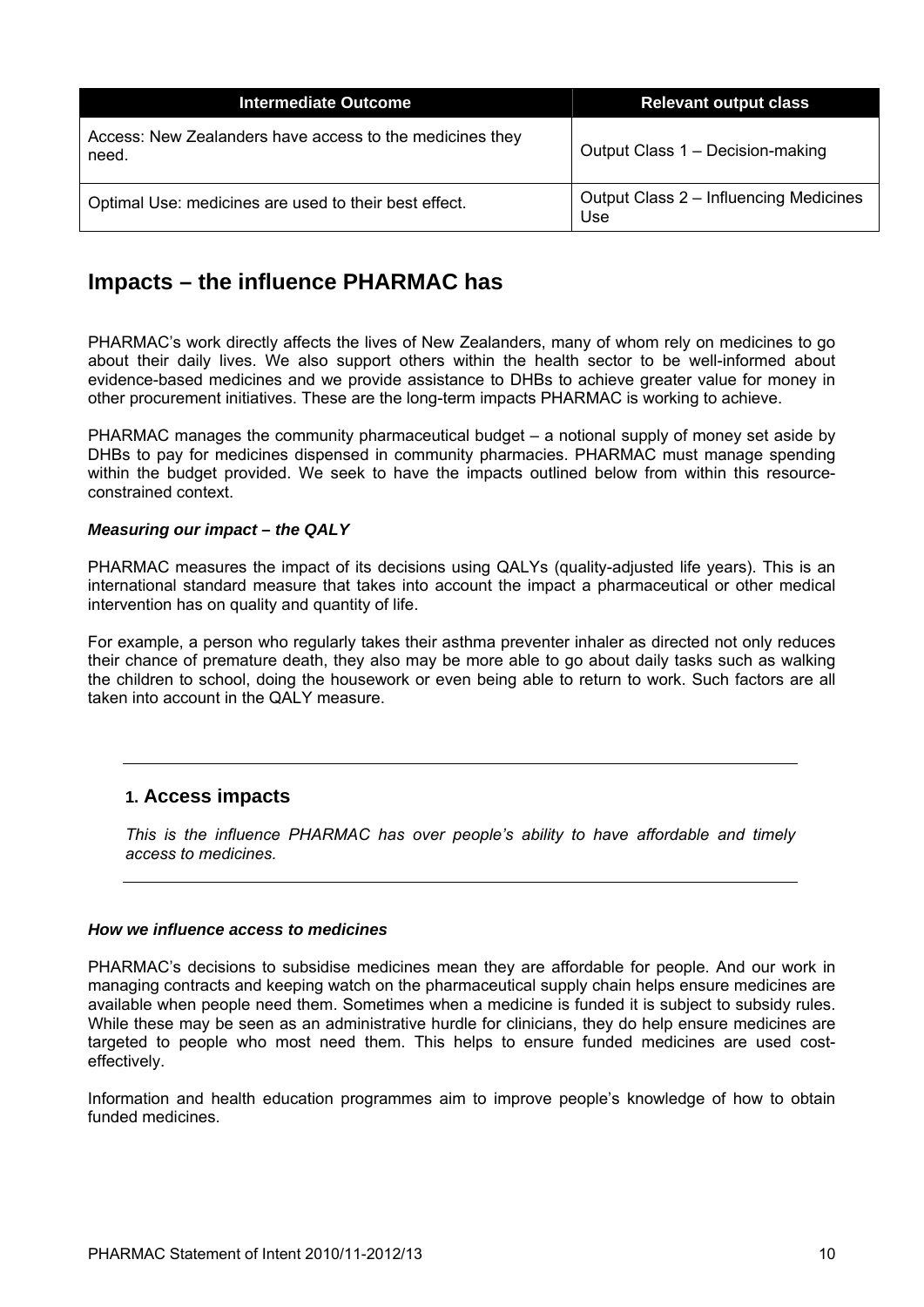#### *Measuring our impact on access to medicines*

|     | <b>Impact</b>                                                                     | Aim/target by 2012/13                                                                                                                                                                                                      |
|-----|-----------------------------------------------------------------------------------|----------------------------------------------------------------------------------------------------------------------------------------------------------------------------------------------------------------------------|
| 1.1 | Population health<br>improves as a result of<br>PHARMAC decisions. <sup>2</sup>   | PHARMAC's decisions lead to:<br>• an overall increase in the number of new patients treated compared with the<br>previous 12 months; and<br>• an increase in the extra life years gained (i.e. QALYs) over their lifetime. |
| 1.2 | The Pharmaceutical<br>Schedule applies<br>consistently throughout<br>New Zealand. | Address all issues of 'Postcode' access, or subsidised medicines not being<br>prescribed in accordance with Schedule rules.                                                                                                |

#### **2. Usage impacts**

*We want medicines to be prescribed, dispensed and used by patients as well as possible. If medicines are over-, under- or mis-used, then people miss out on the health benefits the medicine could provide them.* 

#### *How we influence usage of medicines*

We work to ensure health professionals are well informed about funded medicines and provide services to help clinicians become better informed about evidence-based medicine. This includes funding the Best Practice Advocacy Centre (BPAC<sub>nz</sub>) and running the PHARMAC Seminar Series for health professionals.

Pharmacists play an important role in helping people understand their medicines, and we provide information to support pharmacists to help people adjust to brand changes.

Our Access and Optimal Use programmes and campaigns often include messages promoting access to, and the optimal use of, medicines.

#### *Measuring our impact on usage of medicines*

| <b>Impact</b>                                        | Aim/target by 2012/13                                                                                                       |
|------------------------------------------------------|-----------------------------------------------------------------------------------------------------------------------------|
| Medicines are not misused, overused<br>or underused. | Evaluations of our Access and Optimal Use programmes and<br>campaigns provide evidence of their impact on use of medicines. |

 $\frac{1}{2}$  Under PHARMAC's mandate to achieve best health outcomes within the funds available, the possible potential numbers of new medicines, new patients, QALY gains, and net savings that can be gained in any year will depend on the mix of funds and investment options (medicines and health needs) available during that year, where increases may be neither necessarily achievable nor desirable in terms of best health outcomes across the population.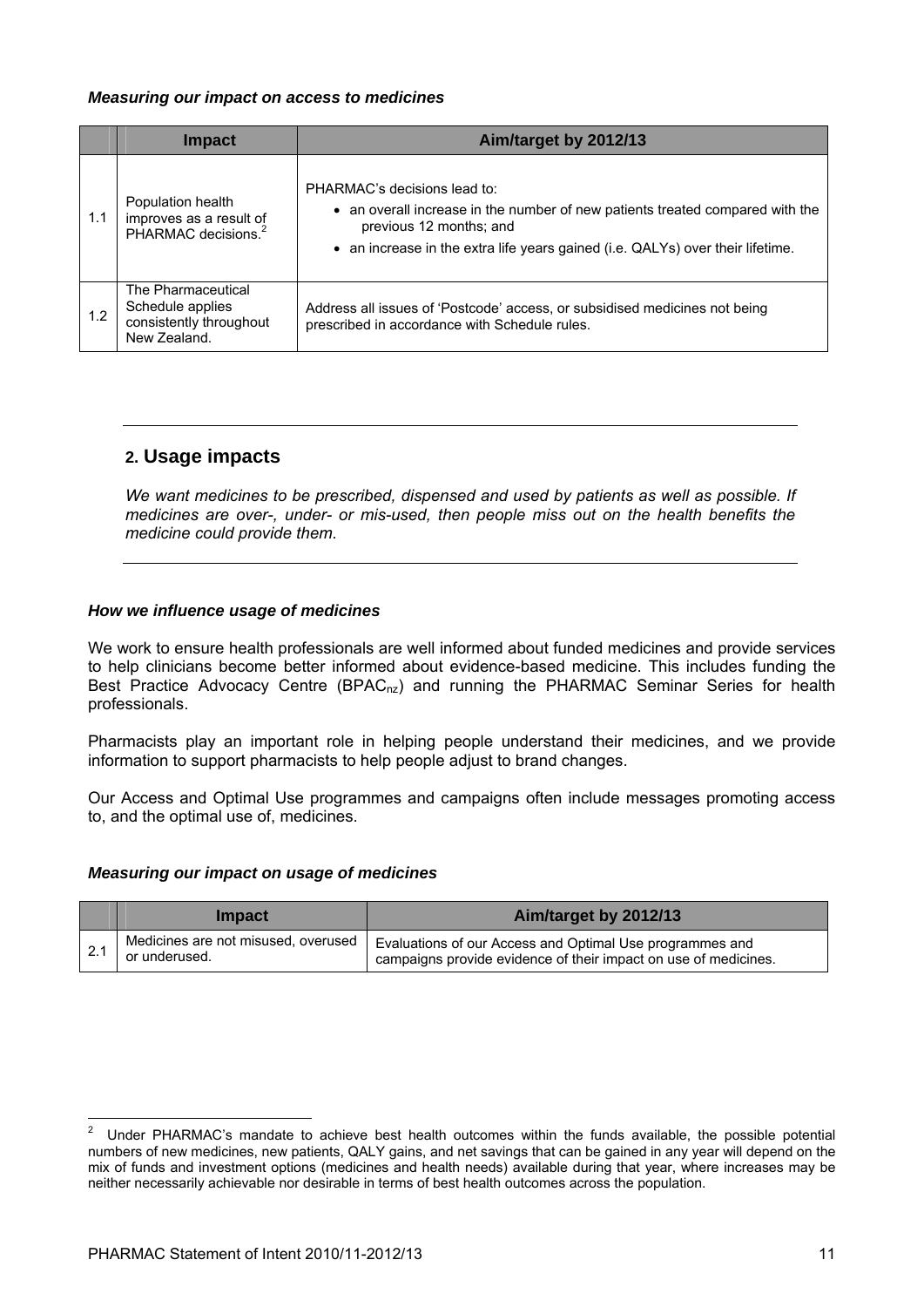#### **3. Economic and system impacts**

*Helping the health system work more cohesively, providing certainty for government on the costs of pharmaceuticals and assisting DHBs to obtain better value for money.* 

#### *How we contribute to economic and system impacts*

PHARMAC manages expenditure of community pharmaceutical funds held by DHBs, and through effective negotiations and procurement initiatives reduce their expenditure on pharmaceutical cancer treatments and some hospital medicines. Through our legislative role to manage spending within budget, PHARMAC gives Government and DHBs certainty that this area of spending will be effectively managed. In addition, PHARMAC's work in achieving efficiencies in DHB hospital spending gives DHBs spending options they wouldn't otherwise have. PHARMAC's economic impact supports the government's overall fiscal management through tight budgetary control. At a time of fiscal restraint and tight budgets, PHARMAC's contribution is increasingly important. A conservative estimate is that, since 2000, PHARMAC has secured savings to the New Zealand government, which in the current year are worth in excess of \$700 million. At the same time, the number of new medicines and patients receiving them have both increased.

|  |  | Measuring our contribution to economic and system impacts |  |  |
|--|--|-----------------------------------------------------------|--|--|
|--|--|-----------------------------------------------------------|--|--|

|     | <b>Impact</b>                                          | Aim/target by 2012/13                                                                                                                                                                                                                                                                                                                                                                          |
|-----|--------------------------------------------------------|------------------------------------------------------------------------------------------------------------------------------------------------------------------------------------------------------------------------------------------------------------------------------------------------------------------------------------------------------------------------------------------------|
| 3.1 | Pharmaceutical spending is                             | Community pharmaceutical expenditure is within budget.                                                                                                                                                                                                                                                                                                                                         |
|     | effectively managed.                                   | Expenditure on pharmaceutical cancer treatments is managed.                                                                                                                                                                                                                                                                                                                                    |
| 3.2 | Improved value for money across<br>the health sector.* | All major PHARMAC decisions include estimates of:<br>• The cost-effectiveness of new investments**, for those investments<br>where QALYs have been estimated; and/or.<br>• The percentage offsets of savings to the health sector by new<br>investments, as a proportion of the gross new expenditure on<br>those pharmaceuticals, for those investments where savings have<br>been estimated. |

these measures do not have specific targets assigned. This is because, under PHARMAC's mandate to achieve best health outcomes within the funds available, the possible cost effectiveness and percentage savings that can be gained in any year will depend on the mix of funds and investment options (medicines and health needs) available during that year.

\*\* the cost-effectiveness of new investments is estimated using the net costs to the health sector (which subtracts [savings from reduced spending on other pharmaceuticals and/or DHB services] from [the gross new expenditure on the pharmaceuticals themselves]) and associated QALY gains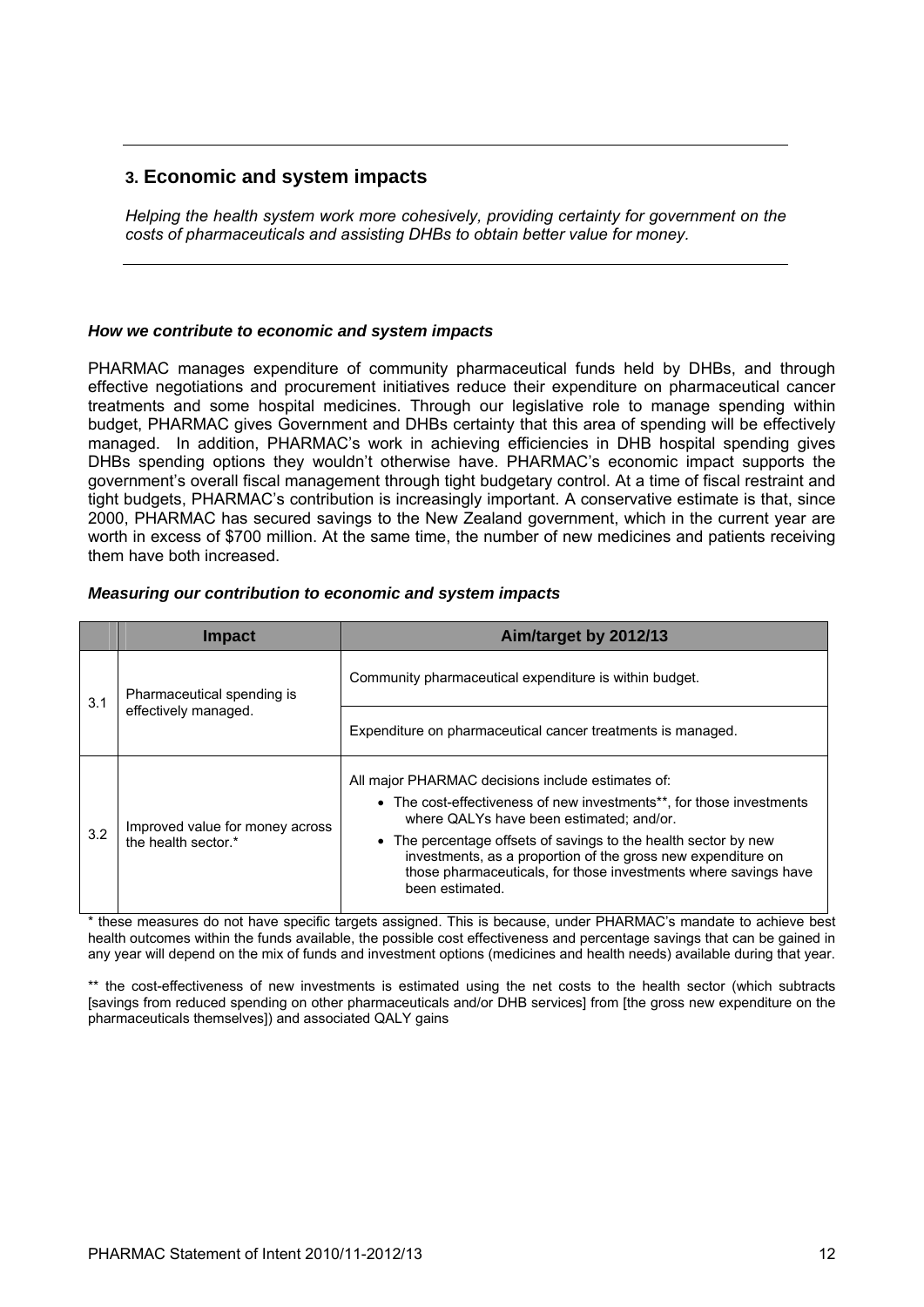### **Statement of Forecast Service Performance for 2010/11**

### **Outputs – PHARMAC's activities**

Our main activities for the financial year 1 July 2010 to 30 June 2011 are set out below. The output classifications align with those illustrated in the chart on page 5. We have also indicated the level of expenditure budgeted on each output class.

#### **Output class 1 - Decision-making \$7.70 million**

We want to ensure our processes are as efficient and effective as possible, because good quality processes increase the likelihood of making the best possible decisions. Our decisions follow a standard process that involves economic analysis, clinical advice from the Pharmacology and Therapeutics Advisory Committee (PTAC), negotiations with pharmaceutical suppliers and, often, public consultation. In making its decisions PHARMAC uses nine decision criteria (see box panel).

Our decisions around whether to fund medicines are a major component of our role in securing for eligible people in need of pharmaceuticals, the best health outcomes that are reasonably achievable from pharmaceutical treatment and from within the amount of funding provided. PHARMAC is tasked with managing the notional budget set aside by DHBs for community pharmaceuticals. PHARMAC does not hold the funds – however, it monitors spending with the aim of ensuring that spending does not exceed that agreed budget.

Having a capped budget means each year PHARMAC has more spending options than can be funded, so choices have to be made. In addition to the measures in the tables below, our effectiveness as an organisation and the quality of our decisions can be assessed by reviewing the actual choices made, and not made, from the options before us. This information is important in any assessment of whether PHARMAC made the best decisions given the available information and budgetary constraints at the time.

One of our activities in support of effective decision making involves monitoring pharmaceutical patents and, where appropriate, questioning or challenging them.

#### **PHARMAC'S DECISION CRITERIA**:

PHARMAC uses the criteria set out below, where applicable and giving such weight to each criterion as PHARMAC considers appropriate, when making Pharmaceutical Schedule decisions:

- The health needs of all eligible people;
- The particular health needs of Māori & Pacific peoples;
- The availability and suitability of existing medicines, therapeutic medical devices and related products and related things;
- The clinical benefits and risks of pharmaceuticals;
- The cost-effectiveness of meeting health needs by funding pharmaceuticals rather than using other publicly funded health & disability support services;
- The budgetary impact (in terms of the pharmaceutical budget and the Government's overall health budget) of any changes to the Schedule;
- The direct cost to health service users:
- The Government's priorities for health funding, as set out in any objectives notified by the Crown to PHARMAC, or in PHARMAC's Funding Agreement, or elsewhere; *and*
- Such other criteria as PHARMAC thinks fit.

Not all of PHARMAC's decisions result in funding medicines – PHARMAC can also decline funding. These are decisions that also have impacts – for example, ensuring funding is available for other, more cost-effective medicines.

#### **Output 1.1 Community Pharmaceutical Schedule**

This is the list of medicines that are funded for all New Zealanders, and dispensed in the community. The Schedule is a comprehensive list of medicines covering the majority of New Zealanders' health needs.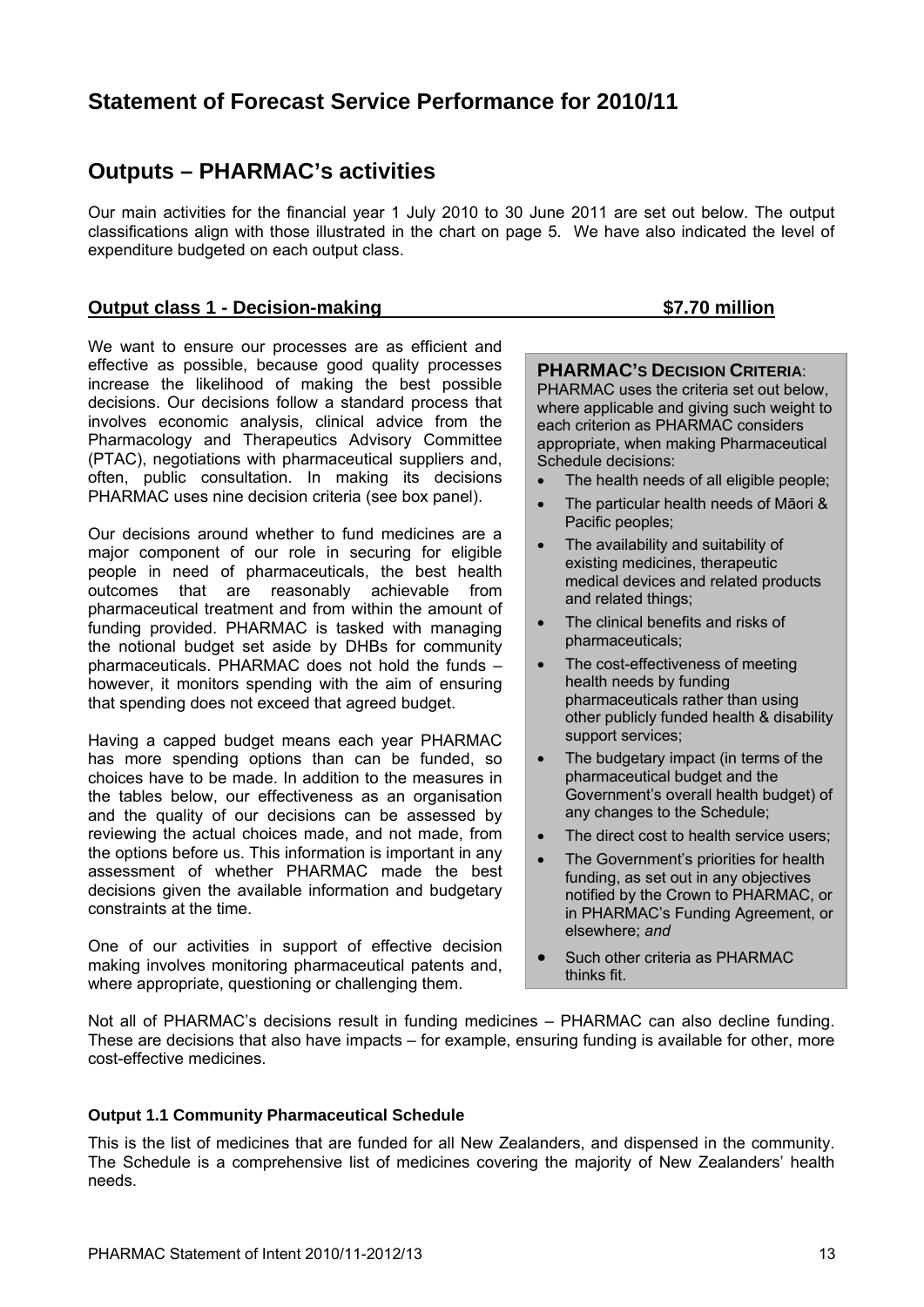#### **Output 1.2 Pharmaceutical Cancer Treatments (PCTs)**

PCTs are listed in the Schedule, although not all are included in the Community Pharmaceutical budget. PCTs are a 'basket' of medicines available for the treatment of cancer and are funded directly by DHBs. PHARMAC is also helping fund a multi-year international clinical trial to assess the relative efficacy of short or long duration (SOLD) treatment with the breast cancer medicine trastuzumab (Herceptin).

#### **Output 1.3 Section H, Hospital Schedule**

In addition to the Community Pharmaceutical Schedule, PHARMAC also manages Section H, a list of hospital medicines for which PHARMAC has negotiated national supply terms. Section H medicines are funded through DHB hospitals, so are not included in the Community Pharmaceutical budget.

#### **Output 1.4 Special Access Panels**

Some medicines are very expensive, and to help ensure these are appropriately targeted PHARMAC manages panels of expert doctors to make decisions on which patients can access treatment. Panels are maintained for:

- Cystic Fibrosis;
- Gaucher's Disease;
- Multiple Sclerosis;
- Pulmonary Arterial Hypertension;
- Human Growth Hormone (children and adult); and
- Treatments for chronic myeloid leukaemia (imatinib, dasatinib).

Approximately 4000 panel applications are received each year.

#### **Output 1.5 Exceptional Circumstances (EC) Schemes**

This is the mechanism that gives individual patients access to medicines that are not otherwise funded through the Pharmaceutical Schedule or through DHB Hospitals. PHARMAC administers three Exceptional Circumstances schemes: for community (CEC), hospital (HEC), and cancer (CaEC) medicines. More than 3000 applications are received each year.

#### **Output 1.6 Schedule Rules**

Once a medicine is listed, it may be prescribed for a patient within the Schedule rules. Community pharmaceuticals are dispensed by pharmacists, who are contracted by their DHBs to provide services. Pharmacy claims are paid by Ministry of Health Sector Services, on behalf of DHBs.

#### **Output 1.7 Medical devices**

We are responsible for a small number of medical devices. In the community these include:

- Pregnancy test kits;
- Blood glucose testing and management (i.e. test strips/meters and insulin needles/syringes);
- Asthma management (Peak flow meters, spacers, masks);
- Contraception/IUDs; and
- Urine testing for blood/protein.

#### **Exceptional Circumstances Schemes**

**The Community EC scheme** provides funding for medicines for people with rare or unusual clinical circumstances. Access is subject to approval by a panel of clinicians. Expenditure on CEC is part of the overall Community Pharmaceutical budget.

**Hospital EC** has been running since July 2003. This mechanism enables DHB hospitals to fund medicines in the community (not already funded through the Pharmaceutical Schedule) where it is more cost-effective for the DHB to do so than the most likely alternative intervention or outcome.

**Cancer EC** was set up in 2005. This mechanism allows DHB hospitals to fund, on application to PHARMAC, cancer medicines that are not funded through the Pharmaceutical Cancer Treatments 'basket' – a list of cancer medicines that all DHB hospitals must fund.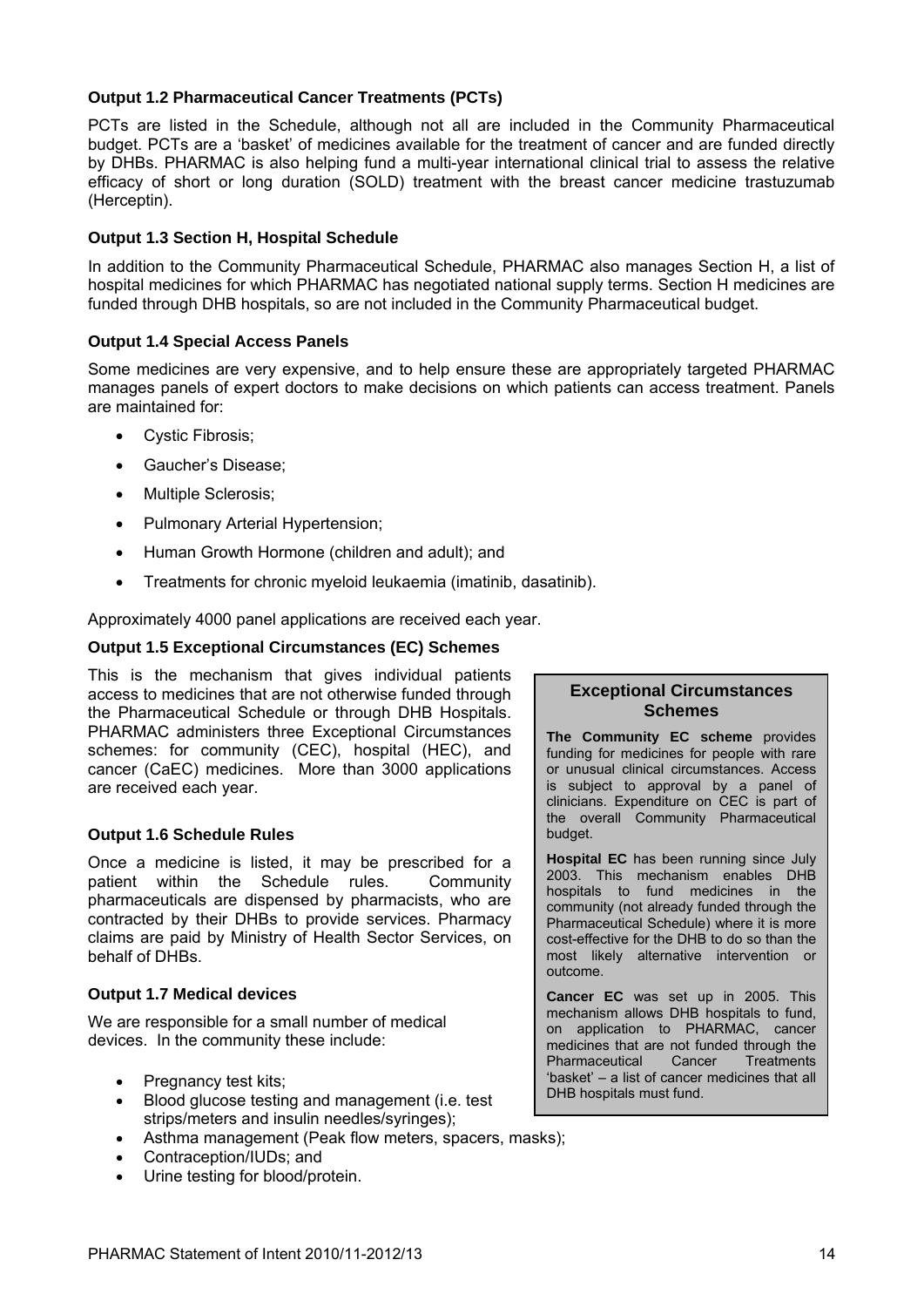In DHB Hospitals we administer contracts for volatile anaesthetic agents which require a vaporiser device (Sevoflurane, Isoflurane, Desflurane). The device is supplied under the contract for the anaesthetic agent. We also procure radiological contrast media.

#### **Decision-making output measures**

| <b>Impact</b>                           | <b>Output</b> |                                                    | <b>2009/10 estimate</b>                                                                                                                                                      | 2010/11 target                                                                                                                                         |
|-----------------------------------------|---------------|----------------------------------------------------|------------------------------------------------------------------------------------------------------------------------------------------------------------------------------|--------------------------------------------------------------------------------------------------------------------------------------------------------|
|                                         |               |                                                    | Support the Pharmacology and<br><b>Therapeutics Advisory</b><br>Committee through holding a<br>minimum four meetings.                                                        | Support the Pharmacology and<br>Therapeutics Advisory Committee<br>through holding a minimum four<br>meetings.                                         |
| Access                                  | 1.1           | Community<br>pharmaceutical<br>Schedule decisions. | All funding applications subject<br>to economic analysis, typically<br>cost utility analysis.                                                                                | All funding applications subject to<br>economic analysis, typically cost<br>utility analysis (including an<br>assessment of clinical evidence).        |
| Economic<br>and system                  |               |                                                    | Decisions on >90% of line items<br>(excluding bids held open while<br>awaiting Medsafe registration)<br>made within 6 months of the<br>tender closing.                       | Decisions on >90% of line items<br>(excluding bids held open while<br>awaiting Medsafe registration)<br>made within 6 months of the<br>tender closing. |
| Access<br><b>Fconomic</b><br>and system | 1.5           | Exceptional<br>Circumstances<br>Scheme decisions.  | Applications for Exceptional<br>Circumstances funding are<br>processed within:<br>2 weeks (Community EC)<br>٠<br>48 hours (hospital EC)<br>$\bullet$<br>72 hours (Cancer EC) | Complete a review of Exceptional<br>Circumstances.                                                                                                     |

\* Note: Not all outputs are measured and reported on.

#### **Output class 2 - Influencing medicines use \$9.17 million**

Making decisions to subsidise medicines is only part of the pathway in medicines reaching New Zealanders. We have a legislative role to promote the responsible use of medicines. To do this, we communicate our decisions and provide information and support to help ensure medicines are prescribed and used well. This helps people to understand the reasons behind decisions. It also helps ensure that the health outcomes sought through the funding decision are realised, and that medicines aren't overused, underused or misused by patients. Beyond providing information, this work includes workforce development, seeking community input, information for the public and working with health professionals to deliver the programmes so that the medicines that are funded for people are used optimally.

#### **Output 2.1 Explaining decisions/ sharing information**

We work to better explain our decisions through our notification letters, the PHARMAC website and information sent to health professionals and patients to

#### **Our Population Health Programmes**

**One Heart Many Lives** - This campaign aims to increase awareness of cardiovascular risk and provide tools for reduction of cardiovascular risk, particularly among Māori and Pacific men aged over 35.

**Space to Breathe** - This campaign aims to reduce hospitalisations among Māori and Pacific children with asthma through education and the use of preventer medication and self management plans.

**Generic medicines** - This campaign aims to reduce the concerns people have about generic medicines, such as effectiveness, safety, side effects and country of manufacture.

help them adjust to the introduction of new medicines or brand changes. Our Consumer Advisory Committee provides advice to PHARMAC from a patient or consumer point of view on obtaining consumer views, communicating and engaging with them.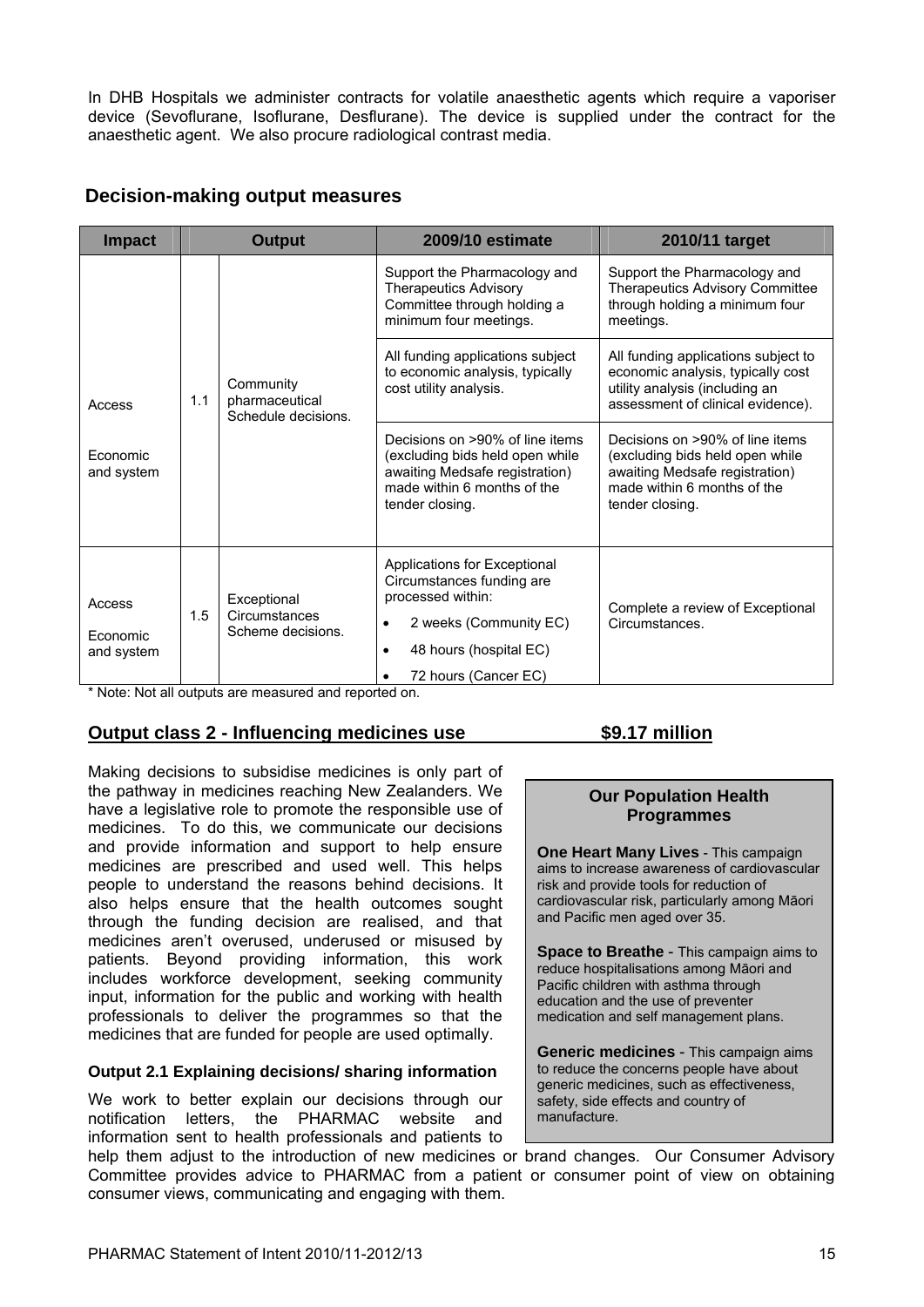#### **Output 2.2 Population Health Programmes**

Sometimes decision implementation is supported by information provided to health professionals and consumers through our health education programmes**.**

We also work to share information and promote evidence-based prescribing through our management of the PHARMAC Seminar Series and the work of bpac<sup>nz</sup>.

| Influencing medicines use output measures |  |  |  |  |
|-------------------------------------------|--|--|--|--|
|-------------------------------------------|--|--|--|--|

| <b>Impact</b>   | <b>Output</b> |                                               | <b>2009/10 estimate</b>                                           | 2010/11 target                                                                                             |
|-----------------|---------------|-----------------------------------------------|-------------------------------------------------------------------|------------------------------------------------------------------------------------------------------------|
| Access<br>Usage | 2.1           | Explaining decisions/ sharing<br>information. | Hold a PHARMAC Forum by<br>31 December 2009.                      | Implement Forum workplan<br>within business as usual.                                                      |
| Access<br>Usage | 2.2           | Population health programmes.                 | Programme / Campaign<br>evaluations demonstrate<br>effectiveness. | Programme / Campaign<br>evaluations demonstrate<br>effectiveness against<br>specific campaign<br>measures. |

#### **Output class 3 - Supply management 60.86 million**

When a medicine is funded, this usually results in a supply contract that is negotiated between PHARMAC and the supplier.

#### **Output 3.1 Contract management**

PHARMAC has dedicated **contract management** resources which have led to benefits such as being more aware of when supply shortages might arise, and taking action to mitigate them. Better contract management has also enabled PHARMAC to more effectively manage rebate payments from pharmaceutical suppliers.

#### **Output 3.2 Supply vigilance**

We're also aware that medicines not on contract are important to patients and need to be monitored. This requires ongoing vigilance of the supply chain to ensure adequate supplies between pharmaceutical companies, wholesalers, pharmacists and patients.

#### **Output 3.3 Direct distribution**

PHARMAC also manages direct distribution of some high cost medicines directly to patients. This includes some medicines used to treat leukaemia, multiple sclerosis and enzyme deficiency disorders. In these cases, PHARMAC's active management helps ensure patients have timely access to the medicines they need, and that wastage of these expensive medicines is kept to a minimum. This helps ensure public funding for these medicines is used efficiently.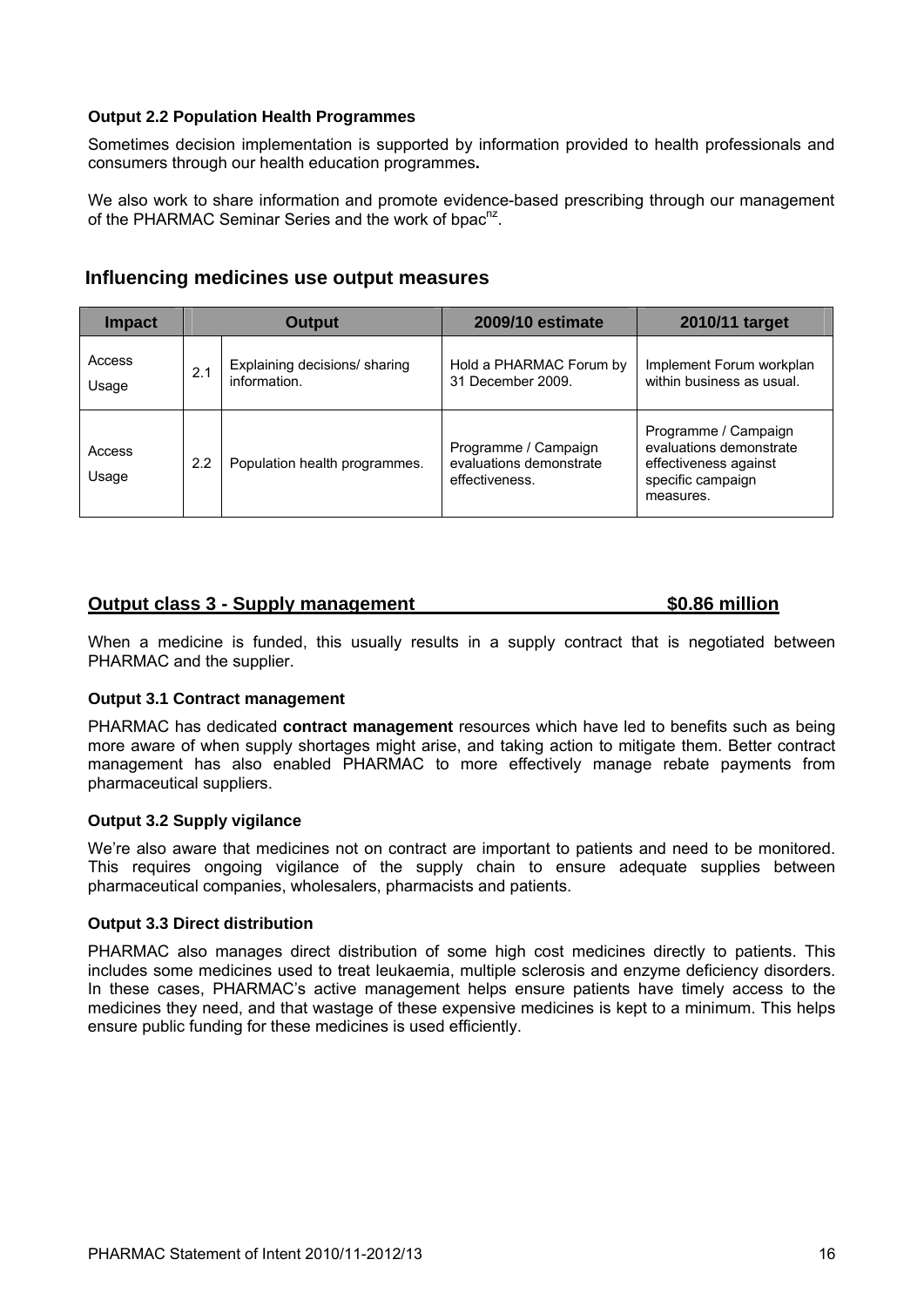#### **Supply management output measures**

| <b>Impact</b>                             | <b>Output</b> |                      | <b>2009/10 estimate</b>                                                                                                                                    | 2010/11 target                                                                                                                                                |
|-------------------------------------------|---------------|----------------------|------------------------------------------------------------------------------------------------------------------------------------------------------------|---------------------------------------------------------------------------------------------------------------------------------------------------------------|
| Economic and<br>system                    | 3.1           | Contract management. | Monitor DHB hospital<br>compliance with restricted<br>brand contracts. Provide a<br>report to DHBs and<br>pharmaceutical suppliers<br>by 31 December 2009. | Monitor DHB hospital<br>compliance with<br>restricted brand<br>contracts. Provide a<br>report to DHBs and<br>pharmaceutical suppliers<br>by 31 December 2010. |
|                                           |               |                      | Monitor and manage<br>Community and Hospital<br>Rebates.                                                                                                   | All rebates due are<br>collected.                                                                                                                             |
| Access<br>Usage<br>Economic and<br>system | 3.3           | Direct distribution. | Manage stock and reduce<br>wastage of high cost<br>medicines. Work with<br>suppliers to minimise the<br>risks of out of stocks<br>occurring.               | Manage stock to reduce<br>wastage and ensure that<br>low volume high cost<br>medicines are available<br>when needed.                                          |

\* Note: Not all outputs are measured and reported on.

#### **Output class 4 – Policy, Advice and Support \$1.22 million**

#### **Output 4.1 Advice and support services to the health sector**

PHARMAC provides advice and support work for other health sector agencies to improve the cost effectiveness of health spending. This includes management of pharmaceutical spending in the community. PHARMAC also provides advice to DHBs through its Technology Assessment Reports on the cost effectiveness of new hospital medicines. This assists DHBs with their decision-making on purchasing hospital medicines.

We undertake work to assist health sector procurement where it fits with PHARMAC's skills, for example with the influenza vaccine and some blood products. Government-commissioned reports have identified further potential value-for-money initiatives that PHARMAC can contribute to – either through its activities or through providing advice and support to DHBs or the Ministry of Health.

#### **Output 4.2 Policy advice**

We provide specialist operational policy advice to Ministers and officials from a range of government agencies. This includes meetings, papers, submissions, Ministerial support services and other information.

#### **Policy, advice and support output measures**

| Impact                 | <b>Output</b> |                                                      | 2009/10 estimate | 2010/11 target                                                                                |
|------------------------|---------------|------------------------------------------------------|------------------|-----------------------------------------------------------------------------------------------|
| Economic and<br>system | 4.1           | Advice and support services to the<br>health sector. | No target        | Assist DHBs with<br>pharmacy contracting<br>when requested.                                   |
| Economic and<br>system | 4.2           | Policy advice.                                       | No target        | Provide comment on all<br>relevant policies and<br>papers as requested by<br>sector agencies. |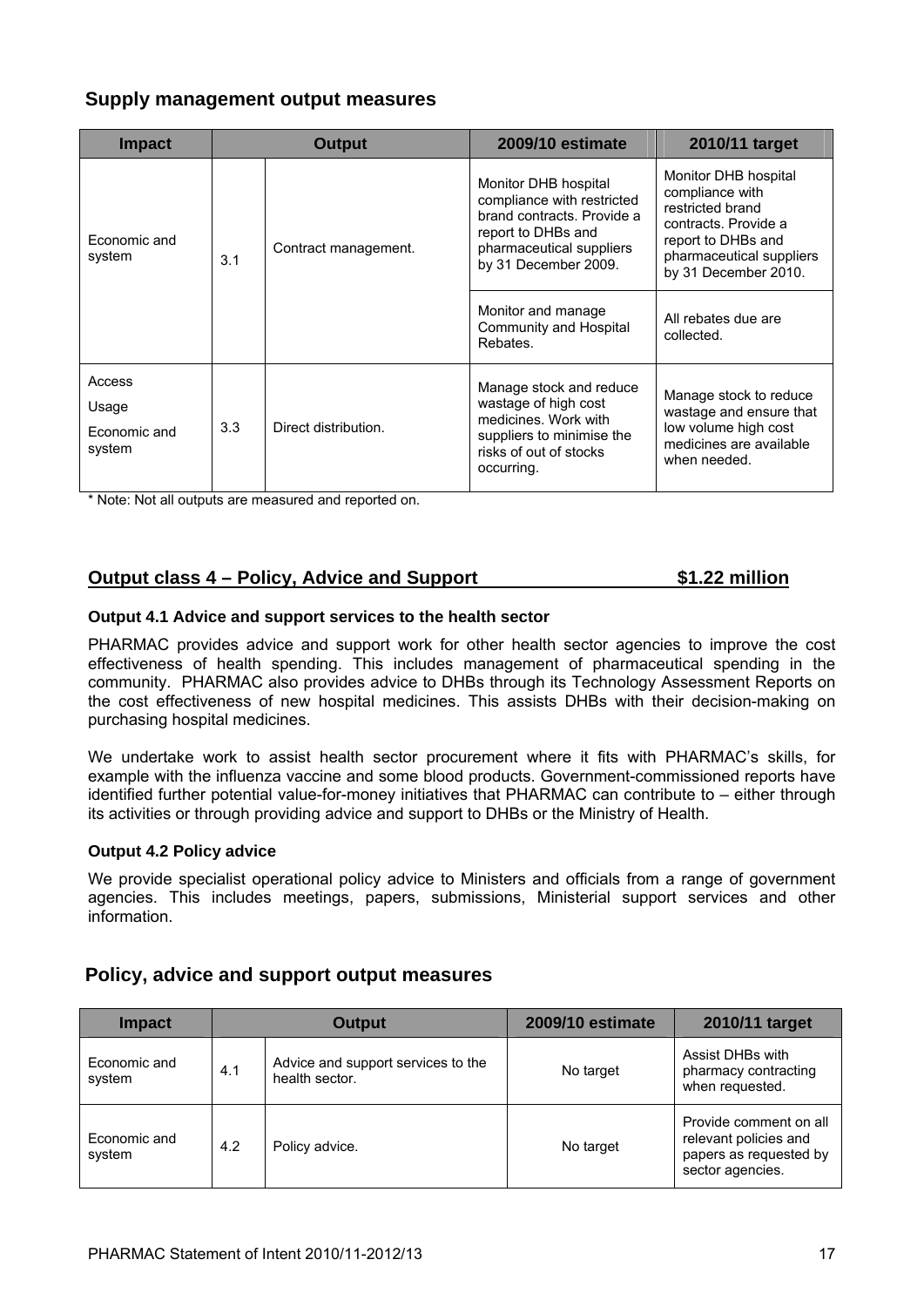### **Our Capability**

Our success depends on adequate capability in a number of areas. Our people are our biggest asset (about 60 staff in total), so our ability to attract and retain skilled staff, be a good employer, and enhance our attractiveness as a place to work, are critically important.

#### **Enhancing PHARMAC as a good employer**

With general fiscal restraint, there is an even greater need to ensure other factors affecting employee engagement and satisfaction are well-managed. While the current economic climate may encourage job retention, balanced against this is the high-performing nature of our staff (and therefore increased employment prospects), and the need to develop and retain key capability in areas where particular skills are in short supply. We will continue to focus on key areas relevant to being a good employer, including:

- *leadership, accountability and culture* we believe we have the necessary leadership capability, and treat our accountability requirements with high priority. Drawing on internal and external feedback, we continue to build an organisational culture fit for current and future challenges;
- *recruitment, selection and induction* our recruitment process remains an important focus to fill vacancies quickly with appropriately skilled staff. Our induction programme covers all key aspects of our business for new recruits to quickly improve their understanding of our work;
- *employee development, promotion and exit* our performance review process includes a focus on personal and career development. Exit interviews are conducted for most finishers to learn how we can further improve as an employer;
- *flexibility and work design* we have a flexible working policy that offers flexible working conditions. This includes part-time work and remote working, provided business needs can be met;
- *remuneration, recognition & conditions* remuneration is performance-based, using a 'total remuneration' policy with reference to external market benchmarks and remuneration expectations of the public sector;
- *harassment and bullying prevention* we have policies in place to manage harassment and bullying, and such behaviour is not tolerated; and
- *safe and healthy environment* the health and safety of our working environment is monitored, including workstation audits, business continuity planning and emergency preparedness.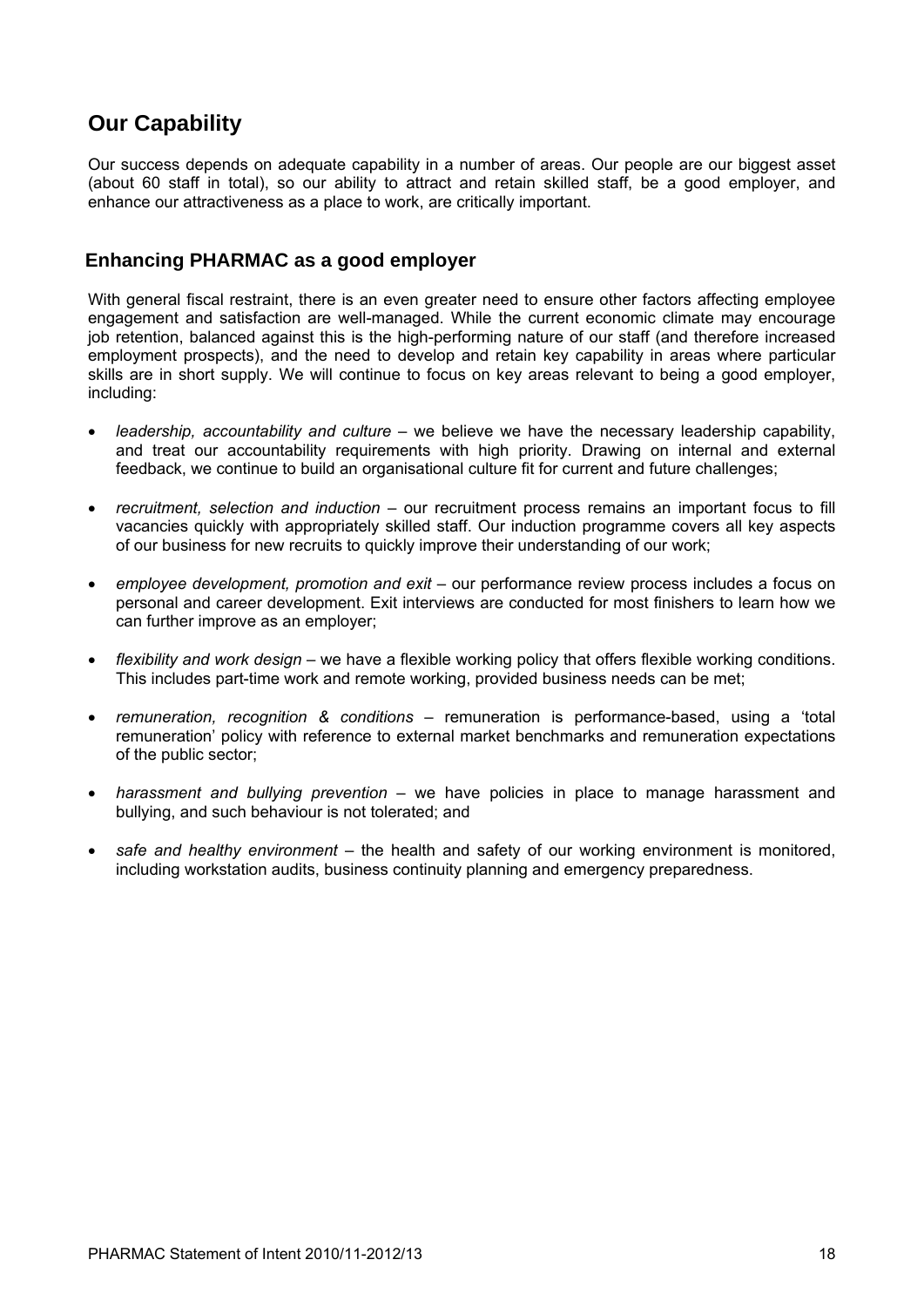#### **Other important areas of capability focus**

Capability in all areas needs to be monitored and, where necessary, improved. We have strengthened our focus on business improvement with dedicated internal processes related to identifying and addressing improvements. We consider the following capability areas are priorities to enable us to meet current and future challenges:

- *governance* PHARMAC has a strong focus on effective governance, including use of clear decision making criteria. In the past year, the PHARMAC Board has completed work on a Governance Manual;
- *communications and stakeholder engagement* we continue to work on improving how we better understand stakeholder views, and better explain our own. While recognising other important relationships, including the pharmaceutical industry with whom we engage extensively, we have prioritised engagement with clinicians, pharmacists and consumers;
- *advisory committees* we take advice from clinical and consumer advisory committees. The advice from our clinical committees is an important input to our decisions, and an important way to benefit from expert clinical views. The advice from our Consumer Advisory Committee ensures our consultation and communications activities are appropriate and relevant;
- *Māori responsiveness*  as a Government agency PHARMAC has a commitment to upholding the principles of the Treaty of Waitangi. PHARMAC's Māori Responsiveness Strategy provides a framework for ensuring that PHARMAC is aware of, and responding to, the needs of Māori in relation to pharmaceuticals;
- *risk management* our operating environment generates many risks. Some of these could, if not identified early and appropriately managed, delay our decisions or increase expenditure, losing health outcomes that would otherwise be possible. We operate a risk management framework requiring regular screening of risks and reporting to the Board; and
- *information systems and information technology* we rely on timely and easy access to information, including through use of appropriate technology, both within and outside PHARMAC's office. PHARMAC's business can now operate without paper, increasing our efficiency and effectiveness; lowering other costs; and setting us up well for future compliance assessments against the Public Records Act.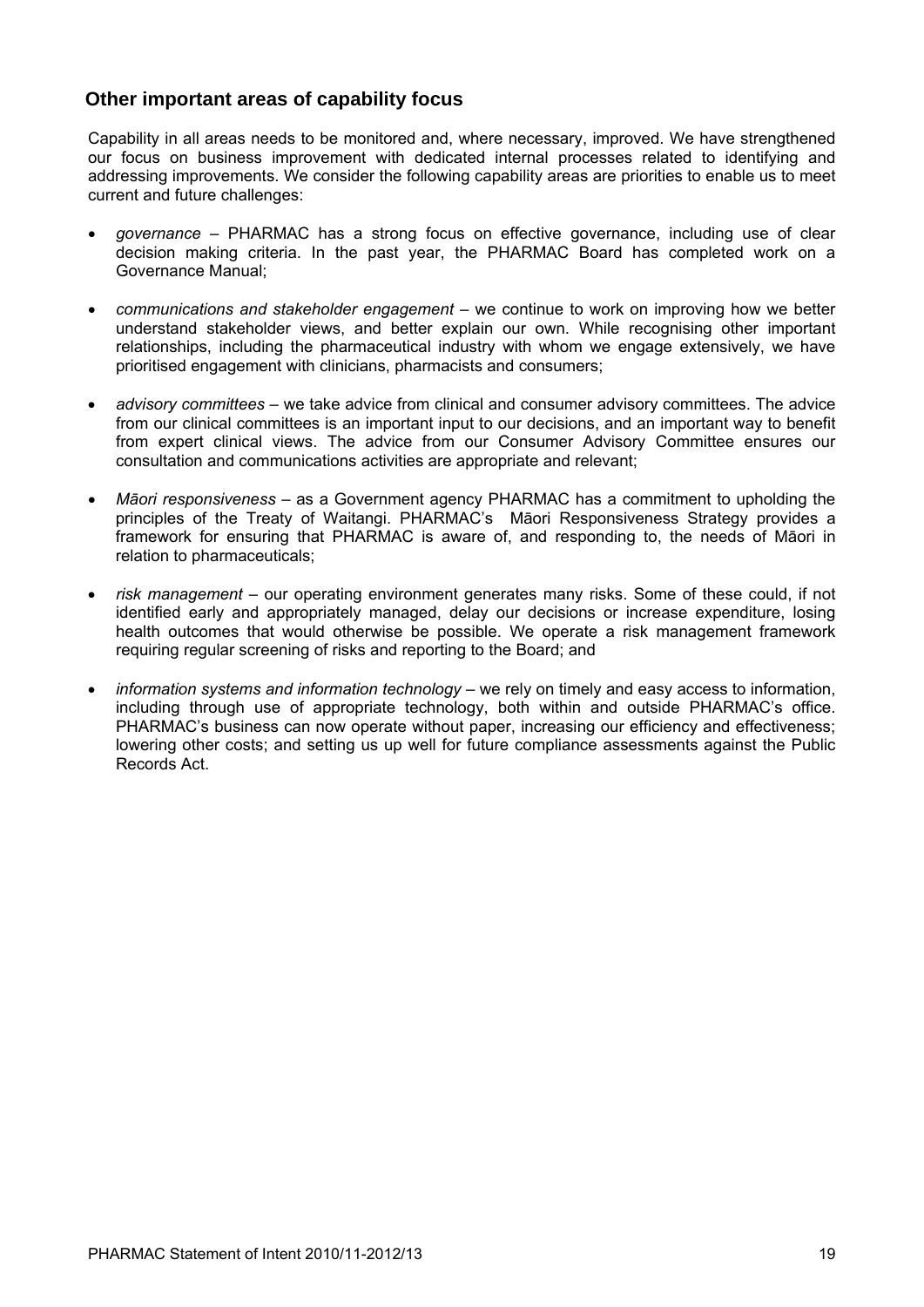### **PART 2**

#### **Technical information about PHARMAC**

#### **Our form and functions**

PHARMAC is a Crown Entity, with a statutory objective to *"secure for eligible people in need of pharmaceuticals, the best health outcomes that are reasonably achievable from pharmaceutical treatment and from within the amount of funding provided"*. 3

#### **Accountability**

PHARMAC is accountable to the Minister of Health who, on behalf of the Crown, is accountable to Parliament for our performance. The Minister also sets the level of the Community Pharmaceutical Budget. The Ministry of Health acts as the Minister's agent in monitoring PHARMAC's performance.

#### **Governance**

The Minister appoints PHARMAC's Board, which has all powers necessary for the governance and management of PHARMAC. All decisions about our operation are made by, or under the authority of, the Board. The Board is responsible for agreeing outputs with the Minister and ensuring expectations of PHARMAC are met.

In addition to the work undertaken by PHARMAC itself, the Board takes objective advice from two statutory advisory committees: the Pharmacology and Therapeutics Advisory Committee (PTAC – a committee of practicing clinicians) and the Consumer Advisory Committee (CAC – a committee of people experienced in consumer issues).<sup>4</sup> The Board also has an Audit Committee and a Forecast Committee (comprised of Board members), which provide assistance to the Board on relevant issues.

#### **Reporting**

 $\overline{a}$ 

With specific parameters agreed with the Minister of Health, our reporting includes monthly reports, quarterly reporting, ad hoc reports on issues of the day and reports to Parliament.

<sup>&</sup>lt;sup>3</sup> New Zealand Public Health and Disability Act, 2000

<sup>&</sup>lt;sup>4</sup> PTAC members are independently appointed by the Director-General of the Ministry of Health. CAC members are appointed by the PHARMAC Board. PTAC also seeks input as required from specialist subcommittees, whose members are also practicing clinicians.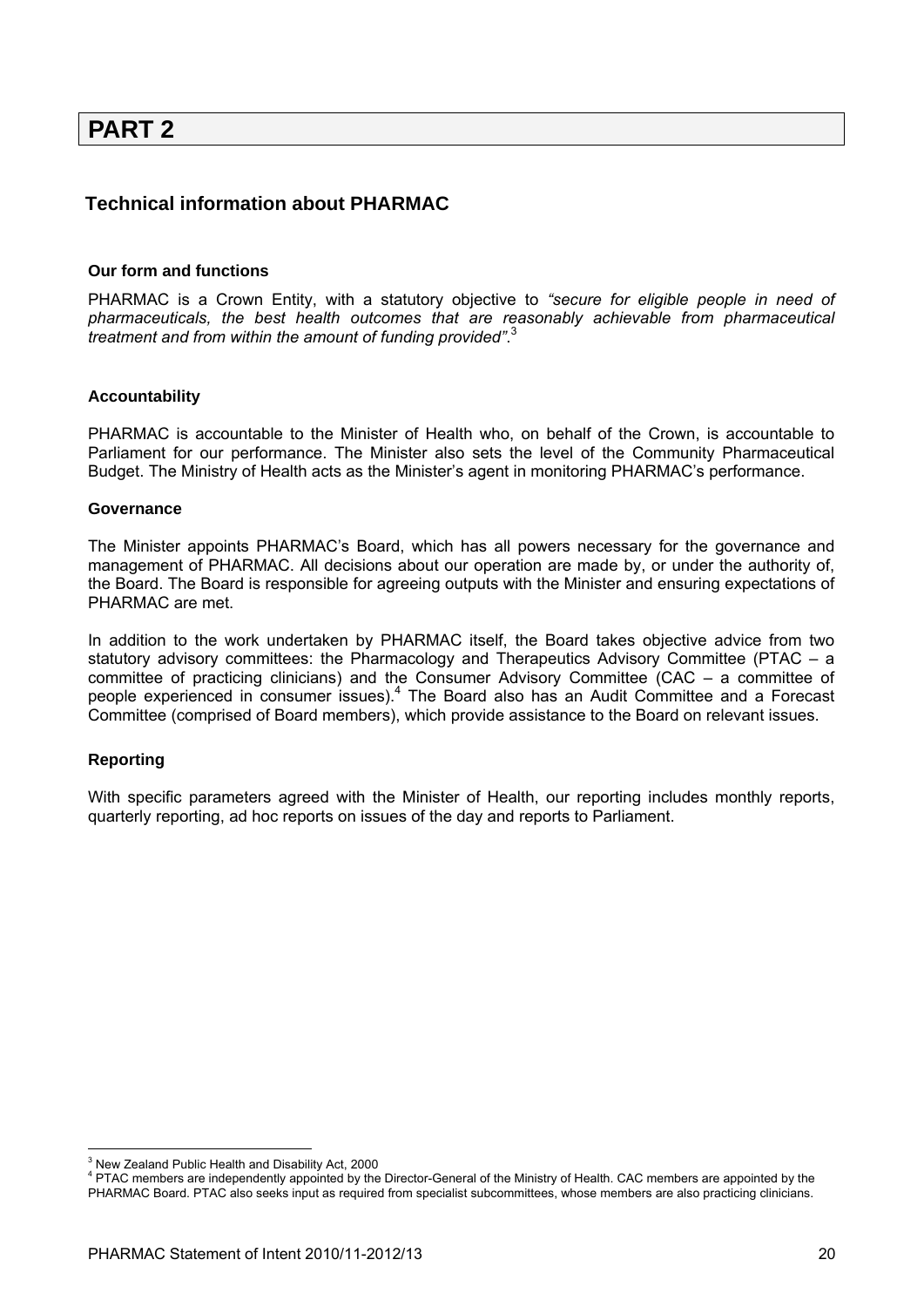### **PART 3**

### **Financial Information**

### **Declaration by the Board**

The Board acknowledges its responsibility for the information contained in PHARMAC's forecast financial statements. The financial statements should also be read in conjunction with the statement of accounting policies set out in Appendix 1.

#### **Key assumptions**

In preparing these financial statements, we have made estimates and assumptions concerning the future, which may differ from actual results. Estimates and assumptions are continually evaluated and are based on historical experience and other factors, including expectations of future events that are believed to be reasonable under the circumstances. Key assumptions are:

- *2010/11 operating costs not approved*  at the time of publication, our expenditure and funding for 2010/11 had not been approved by the Minister of Health and is subject to change. As earlier noted, our Statement of Forecast Service Performance is contingent on appropriate funding and depending on funding decisions, PHARMAC's activities and associated measures for 2010/11 may change;
- *expenditure decreases generally* a number of budget lines have assumed cost decreases (or forgone increases that would normally apply) to generate expenditure savings with pressure on government resources; however, the exact extent of savings in practice is uncertain;
- *personnel costs* expenditure in training and development has been maintained at 2008/09 levels, and no increase in salary costs risks understating efficient costs in these areas, given PHARMAC's personnel are its key asset;
- *future costs* out-year costs in the operating budget more generally are based on a general inflationary adjustment and no assessment of additional costs associated with any changes in PHARMAC's functions;
- *future funding not agreed* the financial forecasts are dependent on the outcome of future negotiations for out-year funding (yet to be conducted);
- *prudential reserve* the level of PHARMAC's prudential reserve of \$1.6m;
- *Herceptin SOLD trial* a best estimate of the spreading of PHARMAC's contribution to the administration costs of an international Herceptin trial (the SOLD trial). As the timing of recruitment in to the trial is based on estimates, actual payments will likely differ in practice; and
- *Legal Risk Fund* the balance of the Legal Risk Fund is assumed to remain the same in outyears based on an assumption that fund use is offset by replenishment (interest and transfer of any unspent litigation money in the operating budget).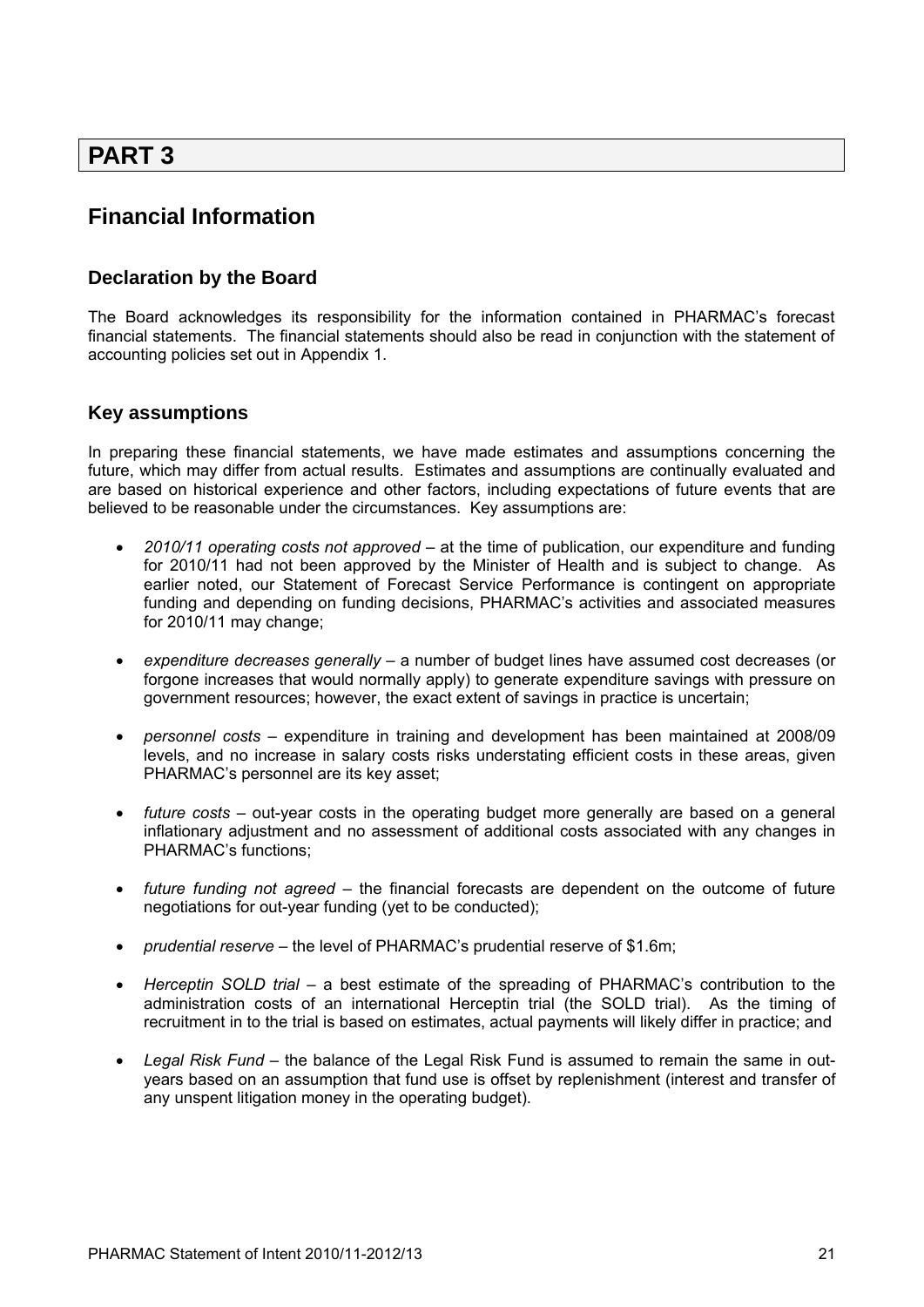# **Projected Financial Statements**

### **Projected Statement of Comprehensive Income**

|                                   | For the<br>period<br>of 1 July<br>2010 to 30<br><b>June 2011</b> | For the<br>period<br>of 1 July<br>2011 to 30<br><b>June 2012</b> | For the<br>period<br>of 1 July<br>2012 to 30<br><b>June 2013</b> |
|-----------------------------------|------------------------------------------------------------------|------------------------------------------------------------------|------------------------------------------------------------------|
|                                   | \$000<br>(GST excl)                                              | \$000<br>(GST excl)                                              | \$000<br>(GST excl)                                              |
| <b>Revenue</b>                    |                                                                  |                                                                  |                                                                  |
| <b>Crown Contribution</b>         | 14,359                                                           | 13,822                                                           | 13,822                                                           |
| Crown Additional Funding*         | 1,000                                                            | 1,317                                                            | 1,515                                                            |
| <b>DHB Contribution</b>           | 2,920                                                            | 2,950                                                            | 2,980                                                            |
| <b>Other Revenue</b>              | 405                                                              | 365                                                              | 315                                                              |
| <b>Interest Revenue</b>           | 120                                                              | 130                                                              | 140                                                              |
| <b>LRF-Interest Revenue</b>       | 280                                                              | 280                                                              | 280                                                              |
| -Other Revenue                    | 0                                                                | 0                                                                | 0                                                                |
| <b>Total Revenue</b>              | 19,084                                                           | 18,864                                                           | 19,052                                                           |
| <b>Expenditure</b>                |                                                                  |                                                                  |                                                                  |
| <b>Personnel Costs</b>            | 7,054                                                            | 7,222                                                            | 7,368                                                            |
| Operating                         | 10,924                                                           | 10,444                                                           | 10,620                                                           |
| Herceptin Sold Trial              | 541                                                              | 724                                                              | 683                                                              |
| Depreciation                      | 417                                                              | 417                                                              | 417                                                              |
| LRF payments for litigation costs | 280                                                              | 280                                                              | 280                                                              |
| Finance costs                     | 9                                                                | 9                                                                | 10                                                               |
| <b>Total Expenditure</b>          | 19,225                                                           | 19,096                                                           | 19,378                                                           |
| <b>Net Surplus/(deficit)</b>      | (141)                                                            | (232)                                                            | (326)                                                            |
| Other Comprehensive Income        | 0                                                                | 0                                                                | 0                                                                |
| <b>Total Comprehensive Income</b> | (141)                                                            | (232)                                                            | (326)                                                            |

**Note**: The above statement should be read in conjunction with the accounting policies set out in Appendix 1. \* Subject to approval by Minister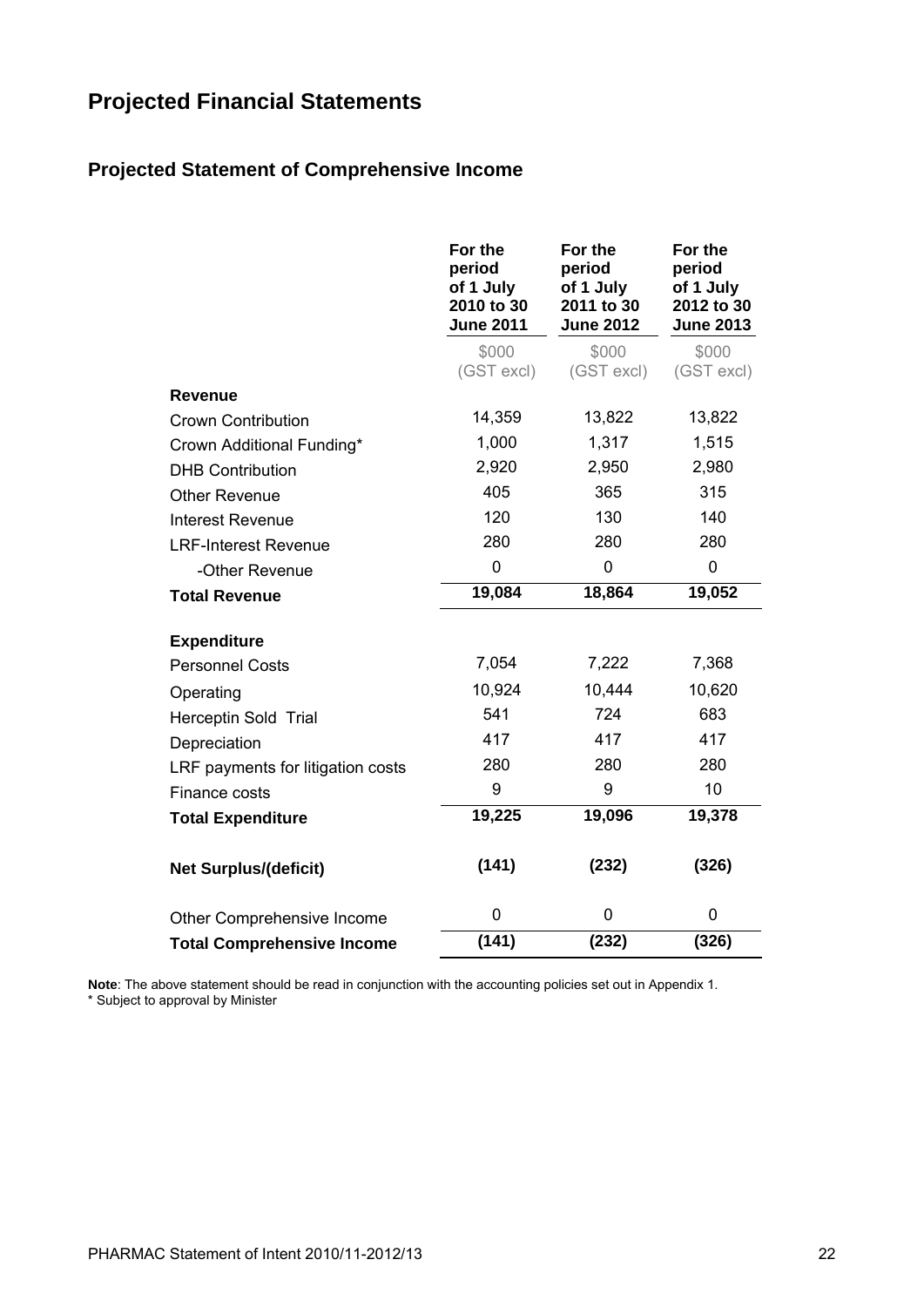### **Projected Statement of Comprehensive Income, by Output Class**

| <b>Output Expenditure</b><br><b>Budget 2010/11</b> | <b>Funding</b><br><b>MOH</b> | <b>Funding</b><br><b>DHB</b> | <b>Funding</b><br><b>Other</b> | <b>Output</b><br><b>Expenditure</b> | <b>Net</b><br>surplus/<br>(deficit) |
|----------------------------------------------------|------------------------------|------------------------------|--------------------------------|-------------------------------------|-------------------------------------|
| Decision Making                                    | 6,963                        | 300                          | 425                            | (7,701)                             | (13)                                |
| Influencing Medicine Use                           | 6,977                        | 2,100                        | 50                             | (9, 169)                            | (42)                                |
| Supply Management                                  | 627                          | 120                          | 50                             | (859)                               | (62)                                |
| Policy Advice and support                          | 792                          | 400                          | 0                              | (1,216)                             | (24)                                |
| <b>Total Expenditure</b>                           | 15,359                       | 2,920                        | 525                            | (18, 945)                           | (141)                               |

| <b>Output Expenditure</b><br><b>Budget 2011/12</b> | <b>Funding</b><br><b>MOH</b> | <b>Funding</b><br><b>DHB</b> | <b>Funding</b><br>Other | Output<br><b>Expenditure</b> | <b>Net</b><br>surplus/<br>(deficit) |
|----------------------------------------------------|------------------------------|------------------------------|-------------------------|------------------------------|-------------------------------------|
| Decision Making                                    | 5,911                        | 300                          | 405                     | (6, 857)                     | (241)                               |
| Influencing Medicine Use                           | 7,738                        | 2,130                        |                         | (9,833)                      | 35                                  |
| Supply Management                                  | 652                          | 120                          | 80                      | (872)                        | (20)                                |
| Policy Advice and support                          | 838                          | 400                          | 10                      | (1, 254)                     | (6)                                 |
| <b>Total Expenditure</b>                           | 15,139                       | 2,950                        | 495                     | (18, 816)                    | (232)                               |

| <b>Output Expenditure</b><br><b>Budget 2012/13</b> | <b>Funding</b><br><b>MOH</b> | <b>Funding</b><br><b>DHB</b> | <b>Funding</b><br>Other | Output<br><b>Expenditure</b> | <b>Net</b><br>surplus/<br>(deficit) |
|----------------------------------------------------|------------------------------|------------------------------|-------------------------|------------------------------|-------------------------------------|
| Decision Making                                    | 5,983                        | 300                          | 365                     | (7, 136)                     | (488)                               |
| Influencing Medicine Use                           | 7.841                        | 2,160                        |                         | (9,833)                      | 168                                 |
| Supply Management                                  | 661                          | 120                          | 90                      | (872)                        | (1)                                 |
| Policy Advice and support                          | 852                          | 400                          |                         | (1, 257)                     | (5)                                 |
| <b>Total Expenditure</b>                           | 15,337                       | 2,980                        | 455                     | (19, 098)                    | (326)                               |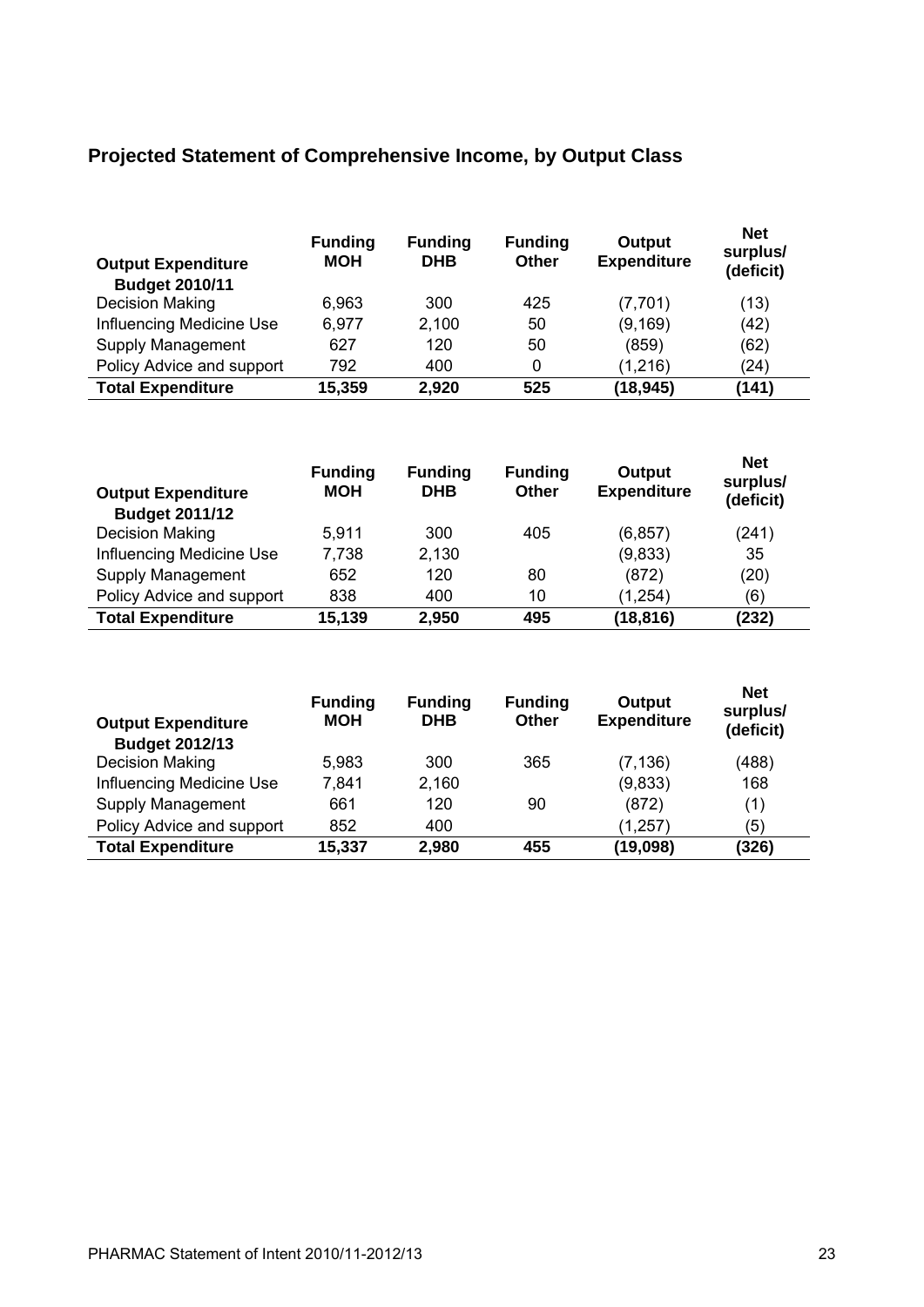# **Projected Statement of Financial Position**

|                                         | For the<br>period<br>of 1 July<br>2010 to 30<br><b>June 2011</b> | For the<br>period of 1<br><b>July 2011 to</b><br>30 June<br>2012 | For the<br>period of 1<br><b>July 2012 to</b><br>30 June<br>2013 |
|-----------------------------------------|------------------------------------------------------------------|------------------------------------------------------------------|------------------------------------------------------------------|
|                                         | \$000<br>(GST excl)                                              | \$000<br>(GST excl)                                              | \$000<br>(GST excl)                                              |
| <b>PUBLIC EQUITY</b>                    |                                                                  |                                                                  |                                                                  |
| <b>Retained Earnings &amp; Reserves</b> | 1,600                                                            | 1,600                                                            | 1,600                                                            |
| <b>Herceptin Sold Trial Reserve</b>     | 558                                                              | 326                                                              | 0                                                                |
| Legal Risk Fund                         | 6,100                                                            | 6,100                                                            | 6,100                                                            |
| <b>TOTAL PUBLIC EQUITY</b>              | 8,258                                                            | 8,026                                                            | 7,700                                                            |
| Represented by:                         |                                                                  |                                                                  |                                                                  |
| <b>Current Assets</b>                   |                                                                  |                                                                  |                                                                  |
| Cash and bank                           | 9,908                                                            | 9,676                                                            | 9,350                                                            |
| Receivables and prepayments             | 100                                                              | 100                                                              | 100                                                              |
| <b>Total current assets</b>             | 10,008                                                           | 9,776                                                            | 9,450                                                            |
| Non-current assets                      |                                                                  |                                                                  |                                                                  |
| Property, Plant and Equipment           | 600                                                              | 600                                                              | 600                                                              |
| Intangible assets                       | 250                                                              | 250                                                              | 250                                                              |
| Total non-current assets                | 850                                                              | 850                                                              | 850                                                              |
| <b>Total assets</b>                     | 10,858                                                           | 10,626                                                           | 10,300                                                           |
| <b>Current Liabilities</b>              |                                                                  |                                                                  |                                                                  |
| Creditors and other payables            | 2,120                                                            | 2,120                                                            | 2,120                                                            |
| Employee entitlements                   | 480                                                              | 480                                                              | 480                                                              |
| <b>Total current liabilities</b>        | 2,600                                                            | 2,600                                                            | 2,600                                                            |
| NET ASSETS                              | 8,258                                                            | 8,026                                                            | 7,700                                                            |

**Note**: The above statement should be read in conjunction with the accounting policies set out in Appendix 1.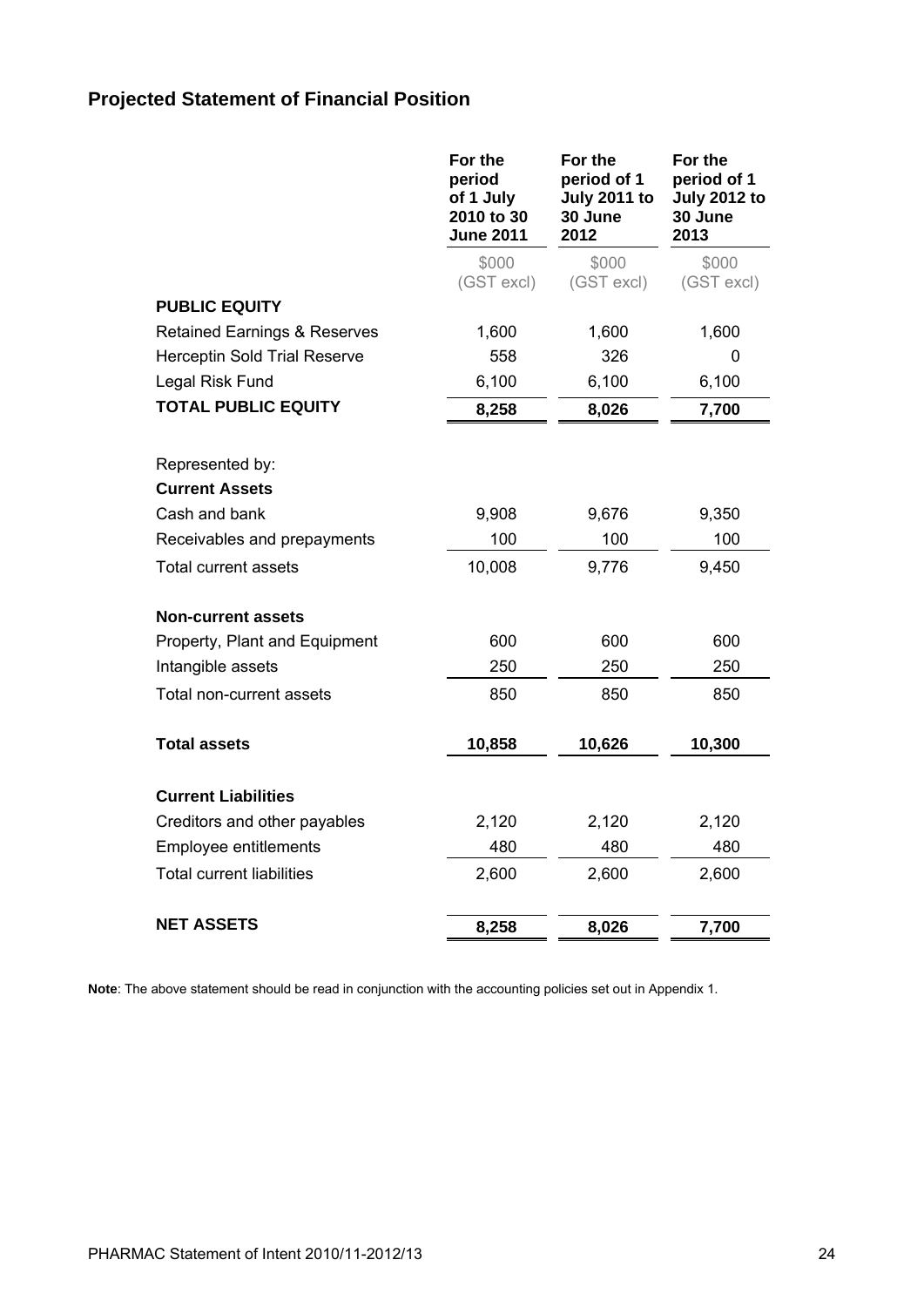# **Projected Cash Flow Statement**

|                                                               | For the period<br>of 1 July 2010<br>to 30 June 2011 | For the<br>period of 1<br><b>July 2011 to</b><br>30 June 2012 | For the<br>period of 1<br><b>July 2012 to</b><br>30 June 2013 |
|---------------------------------------------------------------|-----------------------------------------------------|---------------------------------------------------------------|---------------------------------------------------------------|
|                                                               | \$000<br>(GST incl)                                 | \$000<br>(GST incl)                                           | \$000<br>(GST incl)                                           |
| <b>Cash flows - Operating activities</b>                      |                                                     |                                                               |                                                               |
| Cash was provided from:                                       |                                                     |                                                               |                                                               |
| - Crown Contribution                                          | 15,359                                              | 15,139                                                        | 15,337                                                        |
| - DHB Contribution                                            | 2,920                                               | 2,950                                                         | 2,980                                                         |
| - Interest Received                                           | 120                                                 | 130                                                           | 140                                                           |
| - LRF Interest revenue                                        | 280                                                 | 280                                                           | 280                                                           |
| - Other Income                                                | 405                                                 | 365                                                           | 315                                                           |
|                                                               | 19,084                                              | 18,864                                                        | 19,052                                                        |
| Cash was disbursed to:                                        |                                                     |                                                               |                                                               |
| outflow<br>Cash<br>suppliers<br>to<br>and<br>employees        | (18, 158)                                           | (18,029)                                                      | (18, 311)                                                     |
| - Net GST                                                     | (650)                                               | (650)                                                         | (650)                                                         |
|                                                               | (18, 808)                                           | (18, 679)                                                     | (18, 961)                                                     |
|                                                               |                                                     |                                                               |                                                               |
| <b>Net</b><br>cash<br>flow<br>operating<br>from<br>activities | 276                                                 | 185                                                           | 91                                                            |
| <b>Cash flows - Investing activities</b>                      |                                                     |                                                               |                                                               |
| Cash was disbursed to:                                        |                                                     |                                                               |                                                               |
| - Purchase of fixed assets                                    | (417)                                               | (417)                                                         | (417)                                                         |
|                                                               |                                                     |                                                               |                                                               |
| <b>Net</b><br>investing<br>cash<br>flow<br>from               | (417)                                               | (417)                                                         | (417)                                                         |
| activities                                                    |                                                     |                                                               |                                                               |
| Cash flows - Financing activities                             | 0                                                   | 0                                                             | 0                                                             |
| Net cash flow from financing activities                       | 0                                                   | $\bf{0}$                                                      | 0                                                             |
|                                                               |                                                     |                                                               |                                                               |
| Net increase/(decrease) in cash held                          | (141)                                               | (232)                                                         | (326)                                                         |
| Add opening cash brought forward                              | 10,049                                              | 9,908                                                         | 9,676                                                         |
| <b>Closing cash balance</b>                                   | 9,908                                               | 9,676                                                         | 9,350                                                         |

**Note**: The above statement should be read in conjunction with the accounting policies set out in Appendix 1.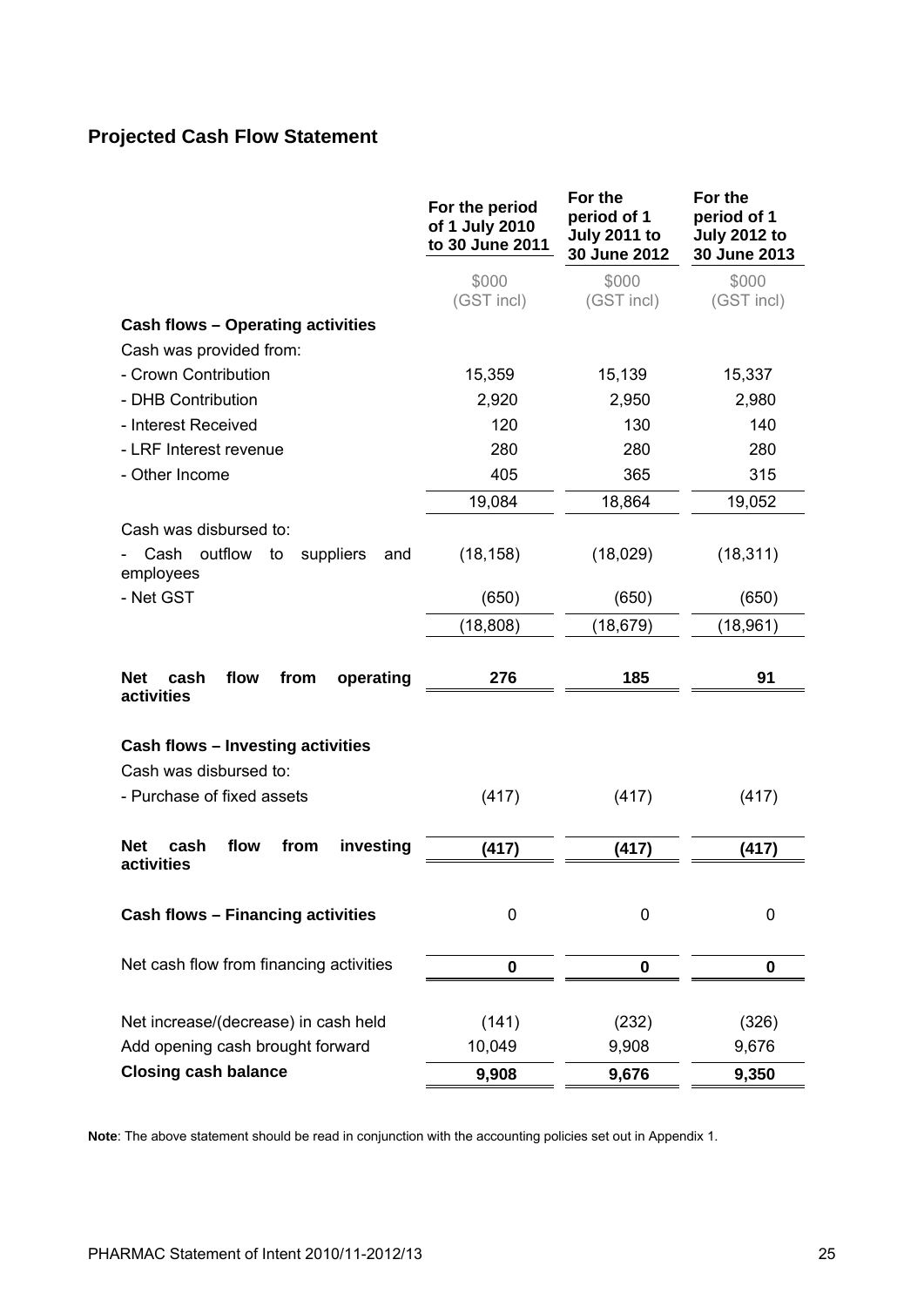### **Projected Movement in Equity**

| \$000<br>(GST excl) |
|---------------------|
| 8,026               |
| (326)               |
| 7,700               |
|                     |

**Note**: The above statement should be read in conjunction with the accounting policies set out in Appendix 1.

### **Reconciliation of Net Surplus to Cash Flow from Operating Activities**

|                                                     | For the period<br>of 1 July 2010<br>to 30 June 2011 | For the period<br>of 1 July 2011<br>to 30 June 2012 | For the period<br>of 1 July 2012 to<br>30 June 2013 |
|-----------------------------------------------------|-----------------------------------------------------|-----------------------------------------------------|-----------------------------------------------------|
|                                                     | \$000<br>(GST excl)                                 | \$000<br>(GST excl)                                 | \$000<br>(GST excl)                                 |
| Net operating surplus (deficit)                     | (141)                                               | (232)                                               | (326)                                               |
| Add non-cash items:                                 |                                                     |                                                     |                                                     |
| Depreciation                                        | 417                                                 | 417                                                 | 417                                                 |
| Total                                               | 276                                                 | 185                                                 | 91                                                  |
| Add/(less)<br>working<br>capital<br>movements:      |                                                     |                                                     |                                                     |
| Decrease (increase) in receivables                  | 0                                                   | 0                                                   | 0                                                   |
| Increase (decrease) in payables                     | 0                                                   | 0                                                   | 0                                                   |
| Working Capital Movement - net                      | 0                                                   | $\Omega$                                            | 0                                                   |
| flow<br>from<br>Net cash<br>operating<br>activities | 276                                                 | 185                                                 | 91                                                  |

**Note**: The above statement should be read in conjunction with the accounting policies set out in Appendix 1.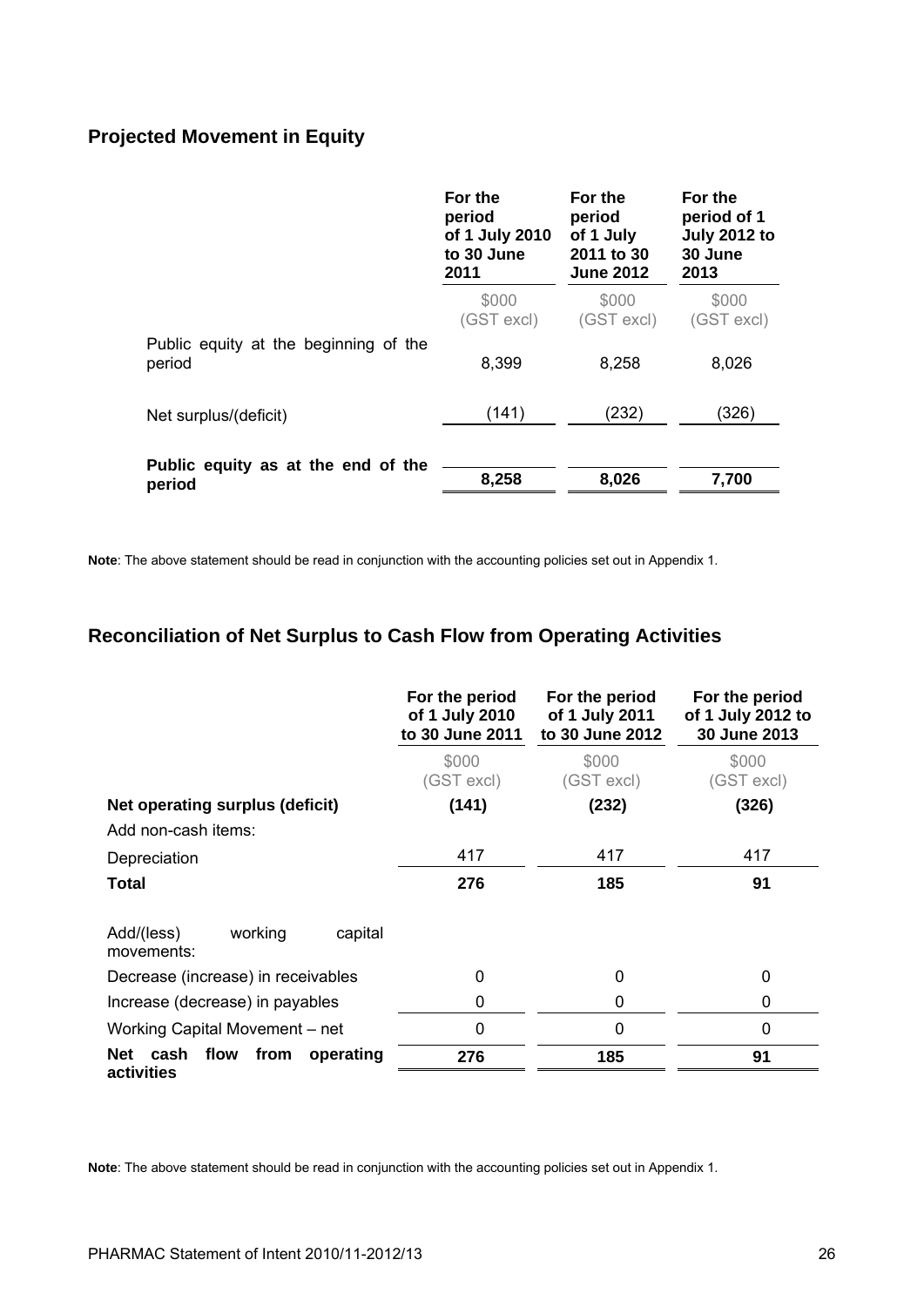### **APPENDIX 1 – STATEMENT OF ACCOUNTING POLICIES**

- *Reporting entity* We act as a Crown agent to meet our obligations in relation to the operation and development of a national Pharmaceutical Schedule. PHARMAC has designated itself as a public benefit entity for the purposes of New Zealand Equivalents to International Financial Reporting Standards ("NZ IFRS").
- *Basis of preparation*  Our financial statements have been prepared in accordance with New Zealand generally accepted accounting practices (NZ GAAP), the requirements of the Crown Entities Act 2004, and the New Zealand Public Health and Disability Act 2000. These financial statements have been prepared in accordance with, and comply with, New Zealand equivalents to International Financial Reporting Standards (NZ IFRS), as appropriate for public benefit entities.
- *Standards etc Standards, amendments and interpretations issued that are not yet effective and have not been early adopted* – the financial statements have been prepared on an historical cost basis. The financial statements are presented in New Zealand dollars and all values are rounded to the nearest thousand dollars (\$000).
- *Revenue* Revenue is measured at the fair value of consideration received. Revenue earned from the supply of outputs to the Crown is recognised as revenue when earned. Interest income is recognised using the effective interest method.
- *Leases* An operating lease is a lease that does not transfer substantially all the risks and rewards incidental to ownership of an asset. Lease payments under an operating lease are recognised as an expense on a straight-line basis over the lease term.
- *Financial instruments*  Financial assets and financial liabilities are initially measured at fair value plus transaction costs, unless they are carried at fair value through profit or loss, in which case the transaction costs are recognised in the statement of financial performance.
- *Cash and cash equivalents*  Cash includes cash on hand and funds on deposit with banks.
- *Debtors and other receivables*  Debtors and other receivables are initially measured at fair value and subsequently measured at amortised cost using the effective interest method, less an allowance for impairment. Impairment of a receivable is established when there is objective evidence that PHARMAC will not be able to collect amounts due according to the original terms of the receivable. Significant financial difficulties of the debtor, and default in payments are considered objective evidence of impairment. The amount of the impairment is the difference between the asset's carrying amount and the present value of estimated future cash flows, discounted using the original effective interest rate. The carrying amount of the asset is reduced through the use of an impairment provision account and the amount of the loss is recognised in the statement of financial performance. Overdue receivables that are renegotiated are reclassified as current.
- *Property, plant and equipment*  Property, plant and equipment consist of leasehold improvements, furniture and office equipment. Property, plant and equipment are shown at cost less accumulated depreciation and impairment losses. All property, plant and equipment, or groups of assets forming part of a network which are material in aggregate, are capitalised and recorded at cost. Any write-down of an item to its recoverable amount is recognised in the statement of financial performance.
	- *Additions* the cost of an item of property, plant and equipment is recognised as an asset if, and only if, it is probable that future economic benefits or service potential associated with the item will flow to PHARMAC and the cost of the item can be measured reliably.
	- *Disposals* gains and losses on disposal are determined by comparing the proceeds with the carrying amount of the asset. Gains and losses on disposal are included in the statement of financial performance.
	- *Subsequent costs* costs incurred subsequent to initial acquisition are capitalised only when it is probable that future economic benefits or service potential associated with the item will flow to PHARMAC and the cost of the item can be measured reliably.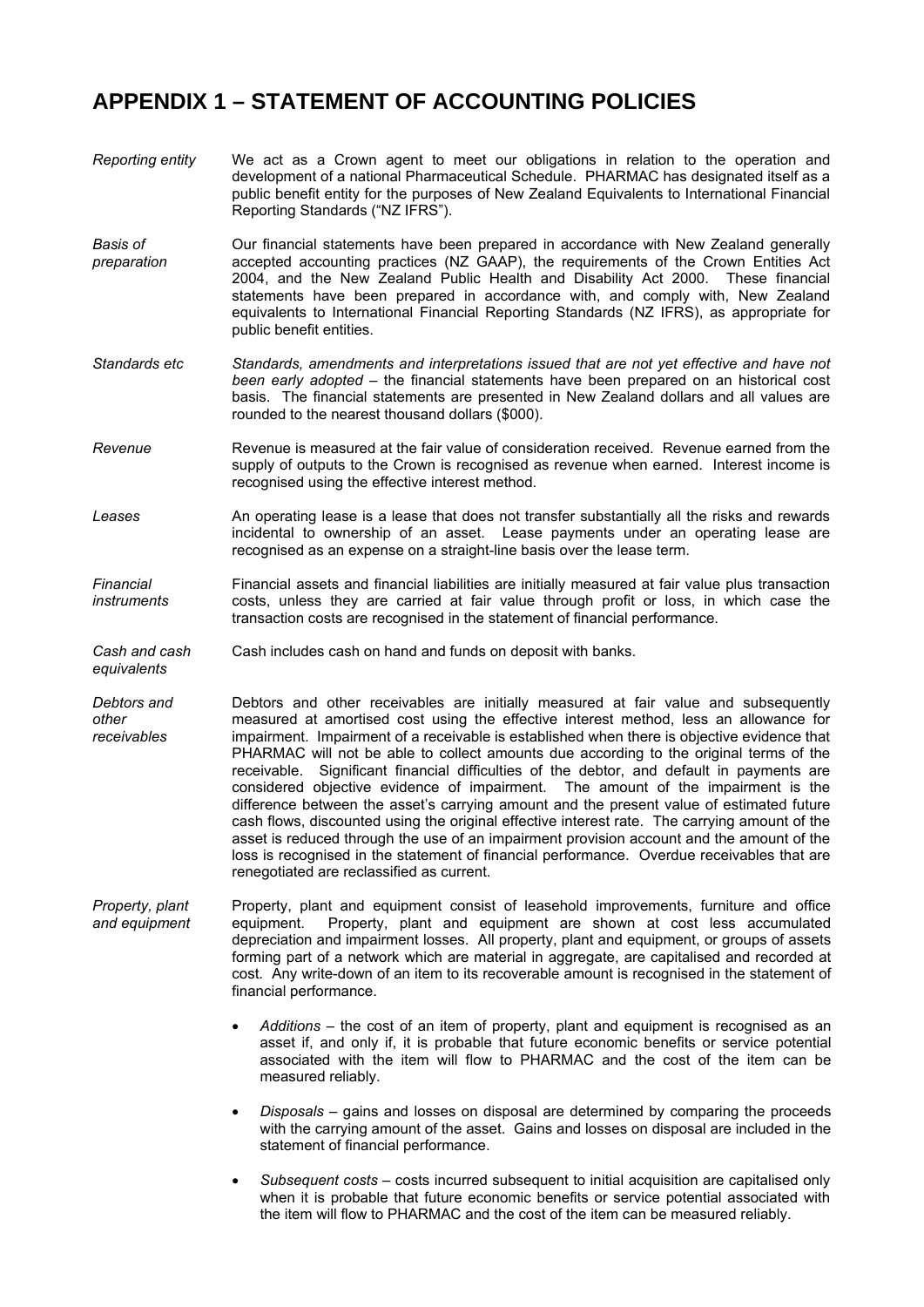*Depreciation* Depreciation is provided on a straight line basis on all property, plant and equipment, at rates that will write off the cost of the assets to their estimated residual values over their useful lives. The useful lives and associated depreciation rates of major classes of assets have been estimated as follows:

| Item                          | <b>Estimated useful life</b> | Depreciation rate |
|-------------------------------|------------------------------|-------------------|
| Leasehold Improvements        | 5 years                      | <b>20%</b>        |
| <b>Office Equipment</b>       | $2.5 - 5$ years              | 20%-40%           |
| Software                      | 2-5 years                    | 20%-50%           |
| <b>EDP Equipment</b>          | 2.5 years                    | 40%               |
| <b>Furniture and Fittings</b> | 5 years                      | 20%               |

Leasehold improvements are capitalised and depreciated over the unexpired period of the lease or the estimated remaining useful lives of the improvements, which ever is shorter. Capital work in progress is not depreciated. The total cost of a project is transferred to the asset class on its completion and then depreciated. The residual value and useful life of an asset is reviewed, and adjusted if applicable, at each financial year end.

*Creditors and other payables*  Creditors and other payable are initially measured at fair value and subsequently measured at amortised cost using the effective interest method.

- *Employment entitlements*  Employee entitlements that PHARMAC expects to be settled within 12 months of balance date are measured at nominal values based on accrued entitlements at current rates of pay. These include salaries and wages accrued to balance date, and annual leave earned but not yet taken at balance date expected to be settled within 12 months, and sick leave. PHARMAC recognises a liability and an expense for bonuses where it is contractually bound to pay them, or where there is a past practice that has created a constructive obligation. PHARMAC recognises a liability for sick leave to the extent that absences in the coming year are expected to be greater than the sick leave entitlements earned in the coming year. The amount is calculated based on the unused sick leave entitlement that can be carried forward at balance date, to the extent that PHARMAC anticipates it will be used by staff to cover their future absences.
- *Provisions* PHARMAC recognises a provision for future expenditure on uncertain amount or timing where there is a present obligation (either legal or constructive) as a result of a past event, it is probable that an outflow of future economic benefits will be required to settle the obligation and a reliable estimate can be made of the amount of the obligation. Provisions are measured at the present value of the expenditures expected to be required to settle the obligation using a pre-tax discount rate that reflects current market assessments of the time value of money and the risks specific to the obligation. The increase in the provision due to the passage of time is recognised as a finance cost.
- *Public equity* Public equity is the Crown's investment in PHARMAC and is measured as the difference between total assets and total liabilities. Public equity is classified as general funds and legal risk fund
- *Commitments* Expenses yet to be incurred on non-cancellable contracts that have been entered into on or before balance date are disclosed as commitments to the extent that there are equally unperformed obligations. Cancellable commitments that have penalty or exit costs explicit in the agreement on exercising that option to cancel are included in the statement of commitments at the value of that penalty or exit cost.
- *Goods and Services Tax (GST)*  All items in the financial statements are exclusive of GST, except for receivables and payables, which are stated on a GST inclusive basis. Where GST is not recoverable as an input tax, then it is recognised as part of the related asset or expense. The net amount of GST recoverable from, or payable to, the Inland Revenue Department (IRD) is included as part of the receivables or payables in the statement of financial position. The net GST paid to, or received from the IRD, including the GST relating to investing and financing activities, is classified as an operating cash flow in the statement of cash flows. Commitments and contingencies are disclosed exclusive of GST.

*Income Tax* PHARMAC is a public authority in terms of the Income Tax Act 2004 and consequently is exempt from income tax. Accordingly no charge for income tax has been provided for.